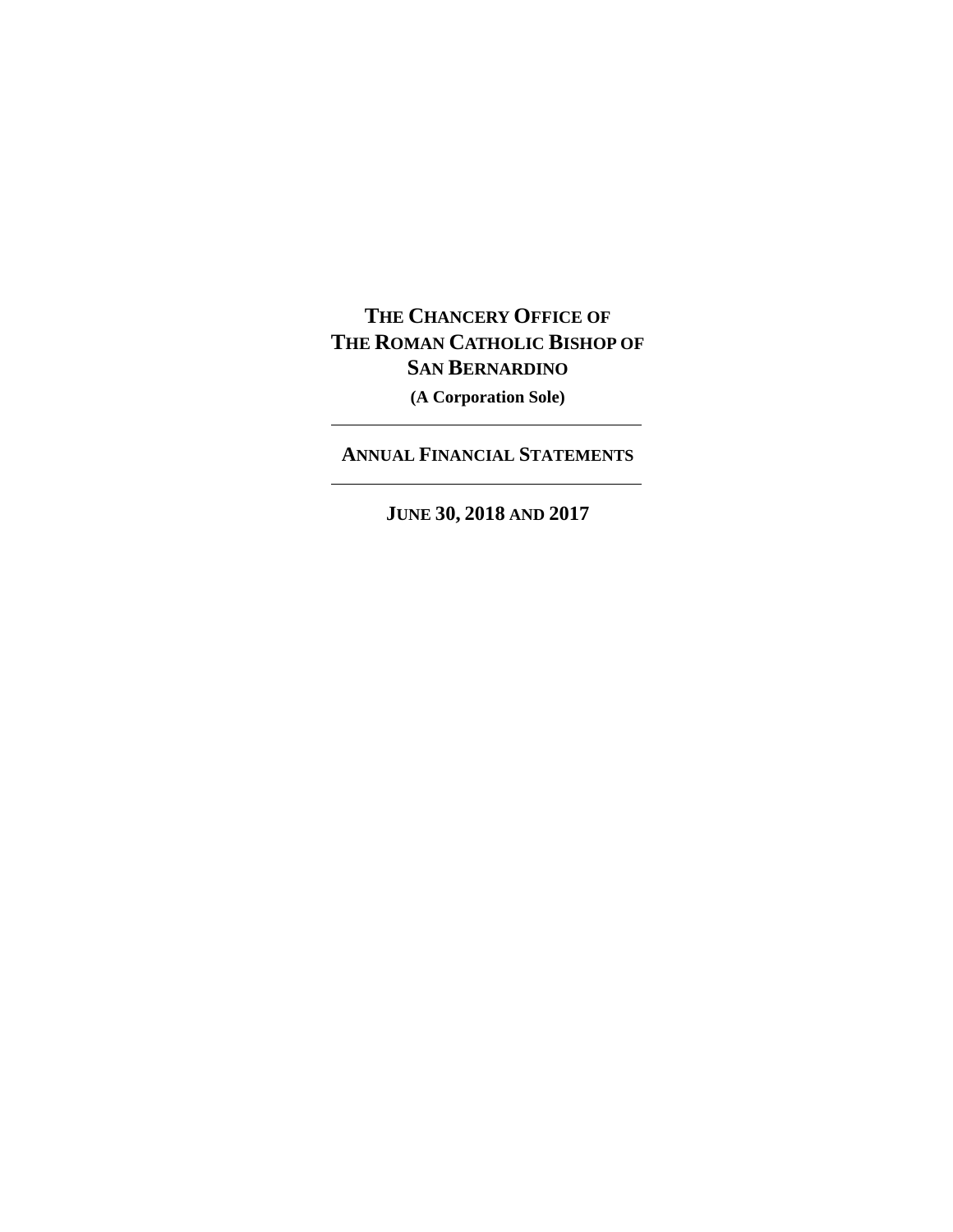# **JUNE 30, 2018 AND 2017**

# **Contents**

| <b>Financial Statements</b> |  |
|-----------------------------|--|
|                             |  |
|                             |  |
|                             |  |
|                             |  |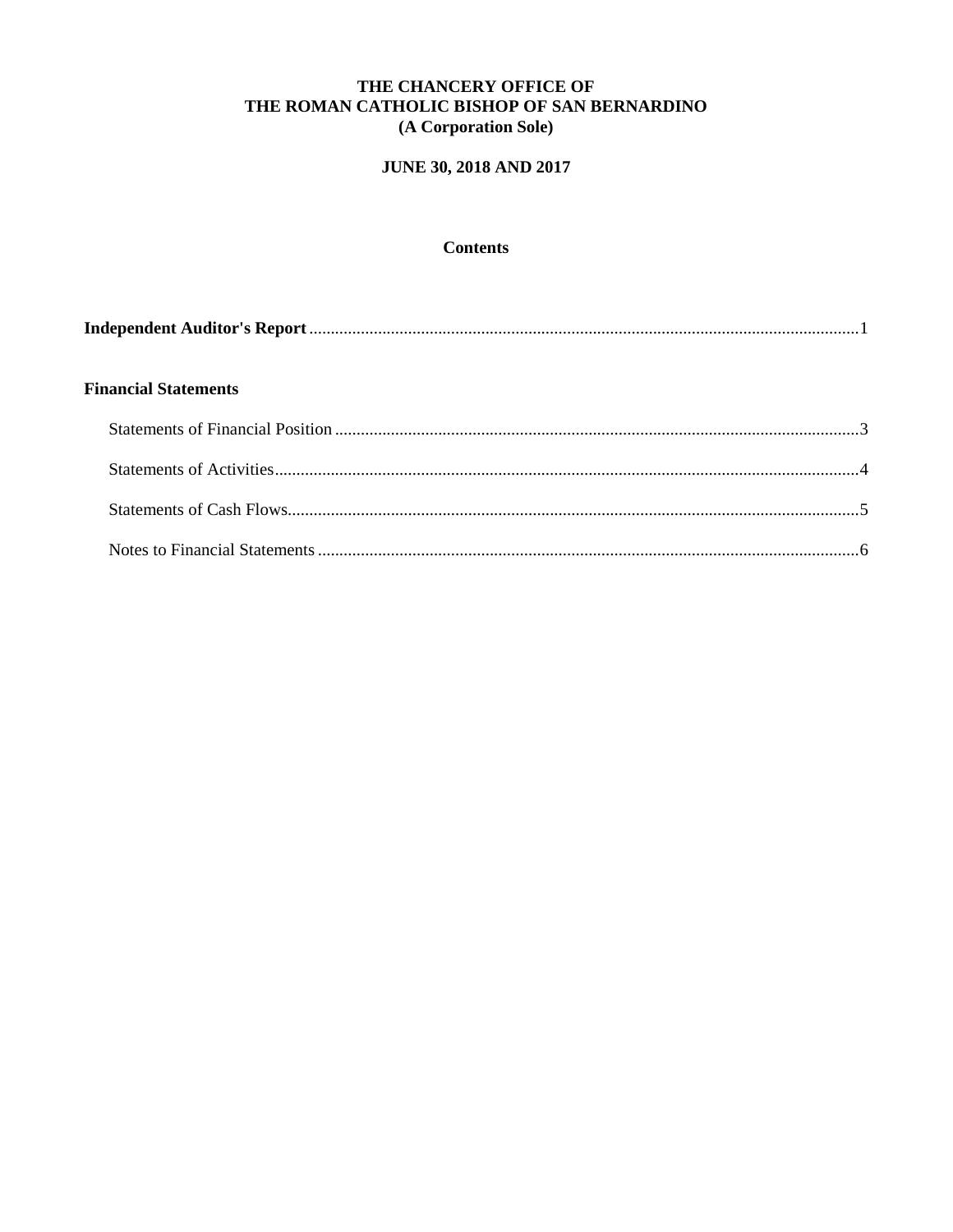

VALUE THE difference

# **INDEPENDENT AUDITOR'S REPORT**

To His Excellency the Most Reverend Gerald Barnes The Chancery Office of The Roman Catholic Bishop of San Bernardino, a Corporation Sole San Bernardino, California

#### **Report on the Financial Statements**

We have audited the accompanying financial statements of The Chancery Office of The Roman Catholic Bishop of San Bernardino (the Diocese) (a Corporation Sole), which comprise the statements of financial position as of June 30, 2018 and 2017, and the related statements of activities and cash flows for the years then ended, and the related notes to the financial statements.

#### **Management's Responsibility for the Financial Statements**

Management is responsible for the preparation and fair presentation of these financial statements in accordance with accounting principles generally accepted in the United States of America; this includes the design, implementation, and maintenance of internal control relevant to the preparation and fair presentation of financial statements that are free from material misstatement, whether due to fraud or error.

#### **Auditor's Responsibility**

Our responsibility is to express an opinion on these financial statements based on our audits. We conducted our audits in accordance with auditing standards generally accepted in the United States of America. Those standards require that we plan and perform the audit to obtain reasonable assurance about whether the financial statements are free from material misstatement.

An audit involves performing procedures to obtain audit evidence about the amounts and disclosures in the financial statements. The procedures selected depend on the auditor's judgment, including the assessment of the risks of material misstatement of the financial statements, whether due to fraud or error. In making those risk assessments, the auditor considers internal control relevant to the Diocese's preparation and fair presentation of the financial statements in order to design audit procedures that are appropriate in the circumstances, but not for the purpose of expressing an opinion on the effectiveness of the Diocese's internal control. Accordingly, we express no such opinion. An audit also includes evaluating the appropriateness of accounting policies used and the reasonableness of significant accounting estimates made by management, as well as evaluating the overall presentation of the financial statements.

We believe that the audit evidence we have obtained is sufficient and appropriate to provide a basis for our audit opinion.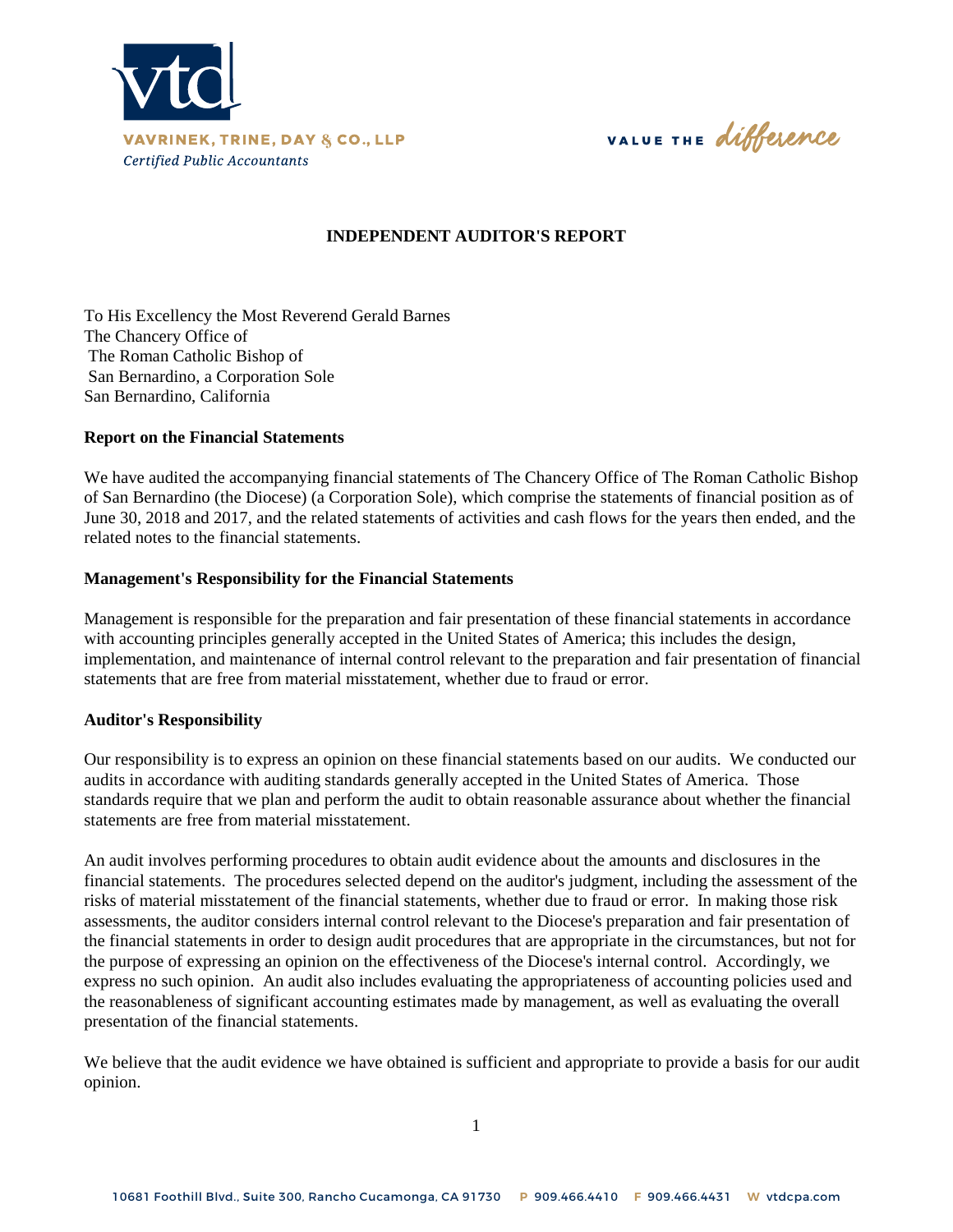# **Opinion**

In our opinion, the financial statements referred to above present fairly, in all material respects, the financial position of The Chancery Office of The Roman Catholic Bishop of San Bernardino as of June 30, 2018 and 2017, and the changes in its net assets and its cash flows for the years then ended in accordance with accounting principles generally accepted in the United States of America.

Varmet, Tune, Dog & Co, LLP

Rancho Cucamonga, California November 21, 2018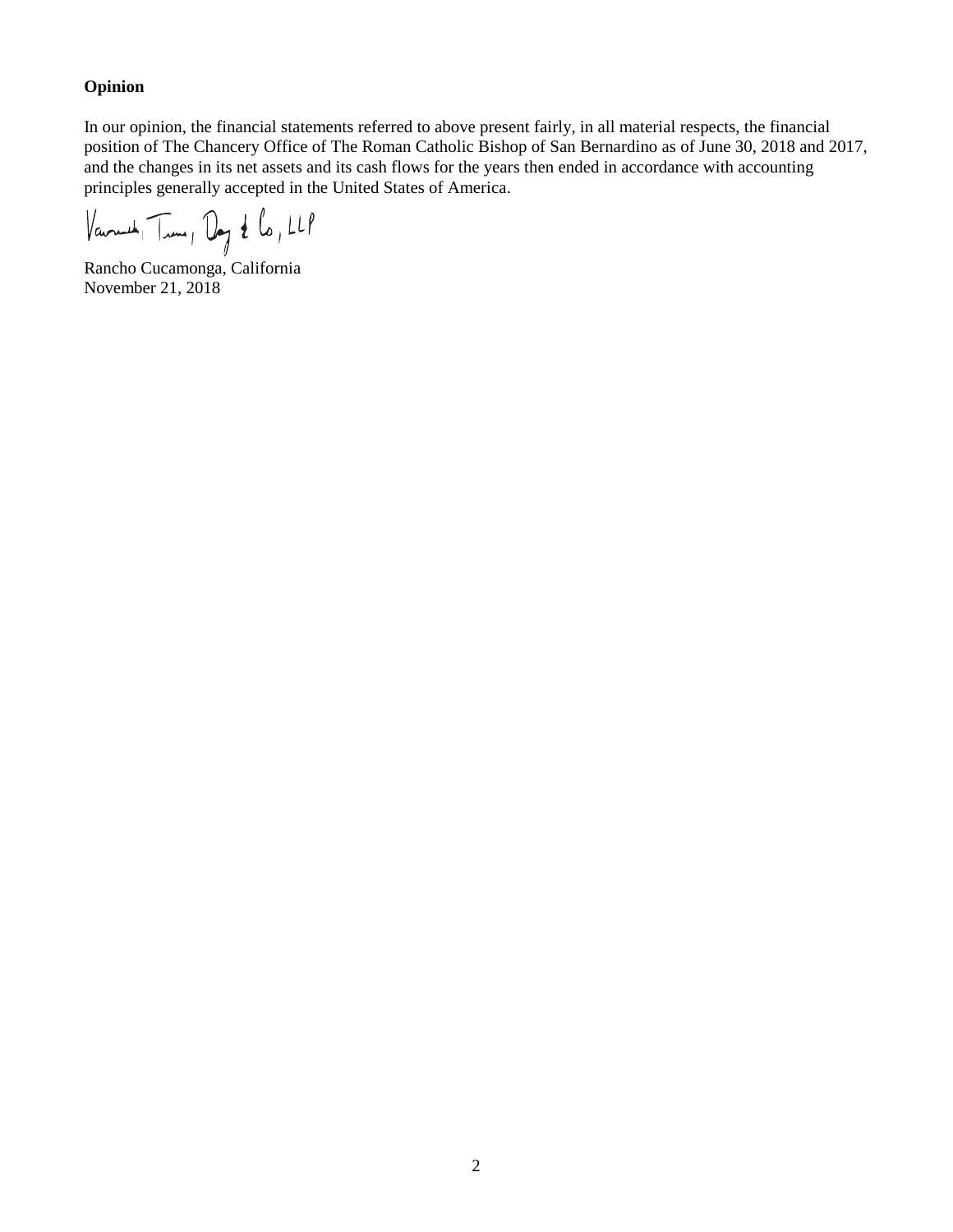# **STATEMENTS OF FINANCIAL POSITION JUNE 30,**

|                                                                 | 2018            | 2017            |
|-----------------------------------------------------------------|-----------------|-----------------|
| <b>ASSETS</b>                                                   |                 |                 |
| Cash and cash equivalents                                       | \$<br>3,398,824 | 2,774,058<br>\$ |
| Investments                                                     | 88,075,130      | 84,465,566      |
| Receivables                                                     |                 |                 |
| Accounts receivable, net                                        | 2,124,555       | 1,905,741       |
| Notes receivable                                                | 4,334,221       | 4,623,462       |
| Deposits and prepaid expenses                                   | 590,719         | 706,567         |
| Land, property, and equipment (net of accumulated depreciation) | 11,969,109      | 10,689,799      |
| <b>Total Assets</b>                                             | \$110,492,558   | \$105,165,193   |
| <b>LIABILITIES AND NET ASSETS</b>                               |                 |                 |
| <b>Liabilities</b>                                              |                 |                 |
|                                                                 | \$<br>1,039,905 | \$<br>1,077,093 |
| Accounts payable and accrued expenses                           | 7,495,886       | 9,114,104       |
| Notes payable                                                   |                 |                 |
| Funds held in trust for others                                  | 24,606,945      | 23,351,701      |
| Accrued pension liability                                       | 12,401,488      | 13,850,783      |
| Deferred revenues                                               | 74,470          | 56,442          |
| Insurance reserves                                              | 250,000         | 250,000         |
| <b>Total Liabilities</b>                                        | 45,868,694      | 47,700,123      |
| <b>Net Assets</b>                                               |                 |                 |
| Unrestricted                                                    | 42,663,819      | 36,864,232      |
| Unrestricted - Designated                                       | 2,791,299       | 3,128,754       |
| Temporarily restricted                                          | 3,048,529       | 2,796,943       |
| Permanently restricted                                          | 16,120,217      | 14,675,141      |
| <b>Total Net Assets</b>                                         | 64,623,864      | 57,465,070      |
| <b>Total Liabilities and Net Assets</b>                         | \$110,492,558   | \$105,165,193   |

See the accompanying notes to financial statements.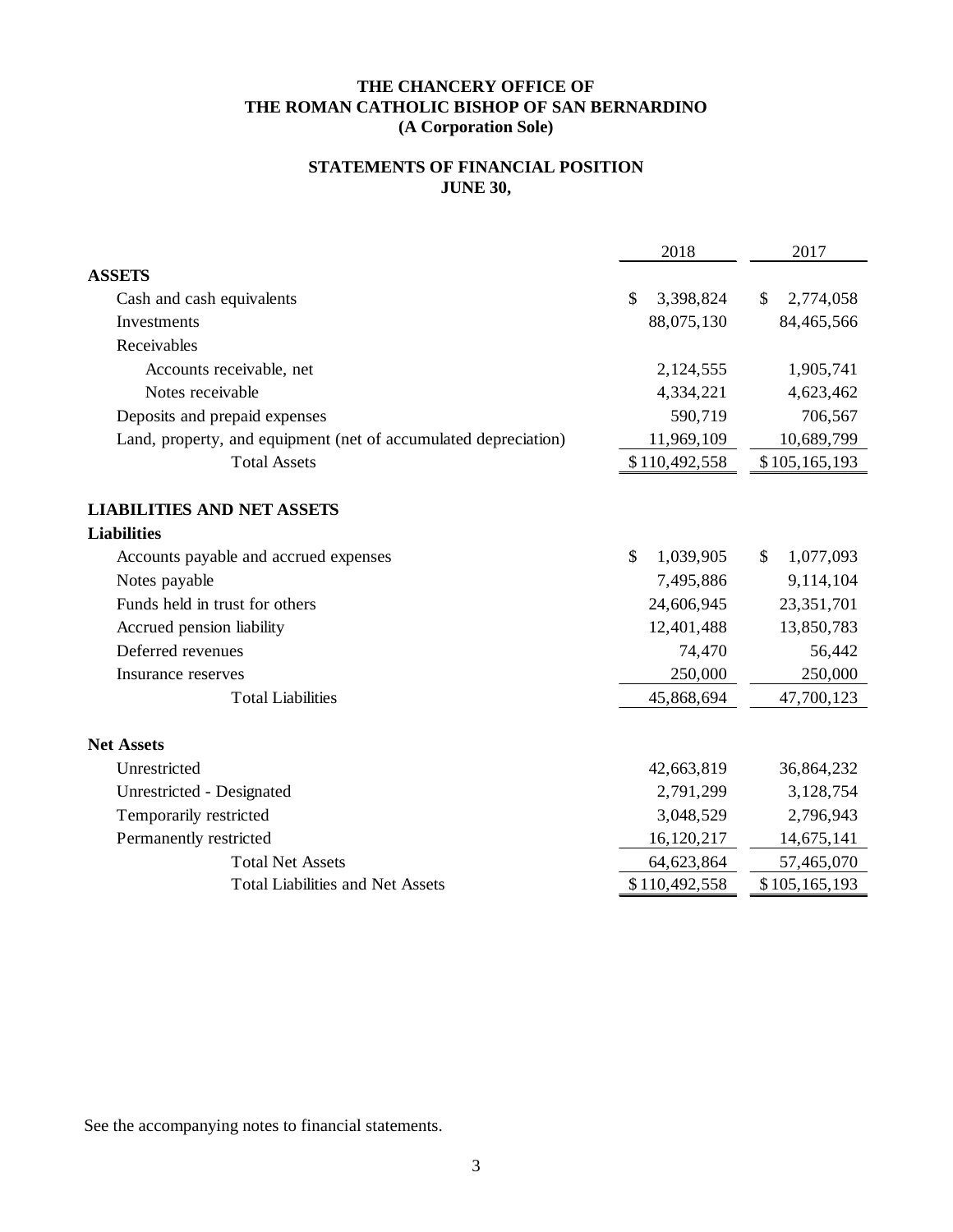# **STATEMENTS OF ACTIVITIES FOR THE YEARS ENDED JUNE 30,**

|                                          | 2018                       |             |                                      |              |
|------------------------------------------|----------------------------|-------------|--------------------------------------|--------------|
|                                          | Temporarily<br>Permanently |             |                                      |              |
|                                          | Unrestricted               | Restricted  | Restricted                           | Total        |
| <b>Revenues</b>                          |                            |             |                                      |              |
| Gifts, bequests, and collections         | \$1,789,959                | \$2,189,804 | $\boldsymbol{\mathsf{S}}$<br>743,322 | \$4,723,085  |
| Assessments                              | 9,327,299                  |             |                                      | 9,327,299    |
| Diocesan development fund subsidy        | 4,221,168                  |             |                                      | 4,221,168    |
| Fees and expense reimbursements          | 2,261,864                  | 209,958     | 475                                  | 2,472,297    |
| Insurance premiums                       | 6,876,899                  |             | 114,110                              | 6,991,009    |
| Investment income used for operations    | 1,082,940                  |             |                                      | 1,082,940    |
| Interest/Dividend income                 | 341,410                    |             |                                      | 341,410      |
| Endowment payout                         | 514,529                    |             |                                      | 514,529      |
| Grant income                             | 133,081                    | 262,743     |                                      | 395,824      |
| Other income                             | 336,847                    |             |                                      | 336,847      |
| Net assets released from restrictions    | 2,470,412                  | (2,470,412) |                                      |              |
| <b>Total Revenues</b>                    | 29,356,408                 | 192,093     | 857,907                              | 30,406,408   |
| <b>Expenses</b>                          |                            |             |                                      |              |
| <b>Program Services</b>                  |                            |             |                                      |              |
| Pastoral services                        | 5,087,537                  |             |                                      | 5,087,537    |
| Education                                | 3,234,153                  |             |                                      | 3,234,153    |
| Religious personnel development          | 2,316,054                  |             |                                      | 2,316,054    |
| Ministries and social services           | 3,735,138                  |             |                                      | 3,735,138    |
| Grants and donations                     | 2,358,120                  |             |                                      | 2,358,120    |
| General and Administrative Services      |                            |             |                                      |              |
| Diocesan administration                  | 4,549,655                  |             |                                      | 4,549,655    |
| Insurance premiums and benefits          | 6,738,873                  |             |                                      | 6,738,873    |
| Fundraising                              | 969,104                    |             |                                      | 969,104      |
| <b>Total Expenses</b>                    | 28,988,634                 |             |                                      | 28,988,634   |
| <b>Excess of Revenues Over Expenses</b>  | 367,774                    | 192,093     | 857,907                              | 1,417,774    |
| <b>Other Changes in Net Assets</b>       |                            |             |                                      |              |
| Investment income not used in operations | 3,645,063                  | 59,493      | 587,169                              | 4,291,725    |
| Actuarial adjustment - pension plan      | 1,449,295                  |             |                                      | 1,449,295    |
| Funds released from reserves             |                            |             |                                      |              |
| Total Other Changes in Net Assets        | 5,094,358                  | 59,493      | 587,169                              | 5,741,020    |
| <b>Change in Net Assets</b>              | 5,462,132                  | 251,586     | 1,445,076                            | 7,158,794    |
| Net Assets, Beginning of Year            | 39,992,986                 | 2,796,943   | 14,675,141                           | 57,465,070   |
| Net Assets, End of Year                  | \$45,455,118               | \$3,048,529 | \$16,120,217                         | \$64,623,864 |

See the accompanying notes to financial statements.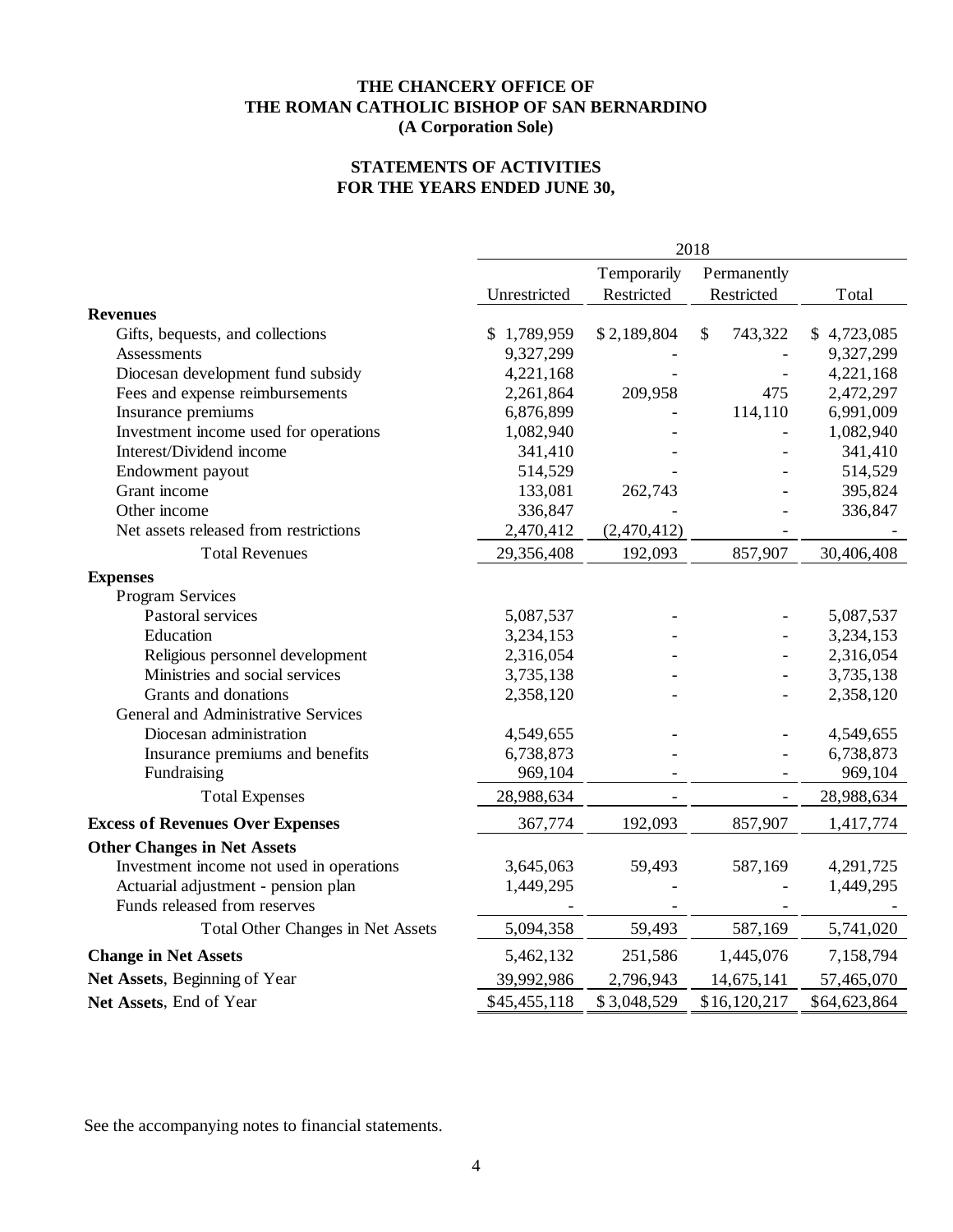| 2017            |               |    |              |              |
|-----------------|---------------|----|--------------|--------------|
|                 | Temporarily   |    | Permanently  |              |
| Unrestricted    | Restricted    |    | Restricted   | Total        |
|                 |               |    |              |              |
| \$<br>2,180,163 | \$1,764,410   | \$ | 538,412      | \$4,482,985  |
| 9,166,044       |               |    |              | 9,166,044    |
| 4,270,000       |               |    |              | 4,270,000    |
| 2,181,069       | 165,197       |    |              | 2,346,266    |
| 7,174,163       |               |    |              | 7,174,163    |
| 670,459         |               |    |              | 670,459      |
| 310,604         |               |    |              | 310,604      |
| 454,449         |               |    |              | 454,449      |
| 207,307         | 315,558       |    |              | 522,865      |
| 332,967         |               |    |              | 332,967      |
| 1,921,771       | (1, 921, 771) |    |              |              |
| 28,868,996      | 323,394       |    | 538,412      | 29,730,802   |
|                 |               |    |              |              |
|                 |               |    |              |              |
| 4,778,137       |               |    |              | 4,778,137    |
| 2,966,756       |               |    |              | 2,966,756    |
| 1,971,292       |               |    |              | 1,971,292    |
| 3,600,659       |               |    |              | 3,600,659    |
| 1,548,988       |               |    |              | 1,548,988    |
|                 |               |    |              |              |
| 4,495,204       |               |    |              | 4,495,204    |
| 6,865,531       |               |    |              | 6,865,531    |
| 839,532         |               |    |              | 839,532      |
| 27,066,099      |               |    |              | 27,066,099   |
| 1,802,897       | 323,394       |    | 538,412      | 2,664,703    |
|                 |               |    |              |              |
| 6,534,198       | 32,576        |    | 1,043,270    | 7,610,044    |
| 3,898,088       |               |    |              | 3,898,088    |
| 5,000,000       |               |    |              | 5,000,000    |
|                 |               |    |              |              |
| 15,432,286      | 32,576        |    | 1,043,270    | 16,508,132   |
| 17,235,183      | 355,970       |    | 1,581,682    | 19,172,835   |
| 22,757,803      | 2,440,973     |    | 13,093,459   | 38,292,235   |
| \$39,992,986    | \$2,796,943   |    | \$14,675,141 | \$57,465,070 |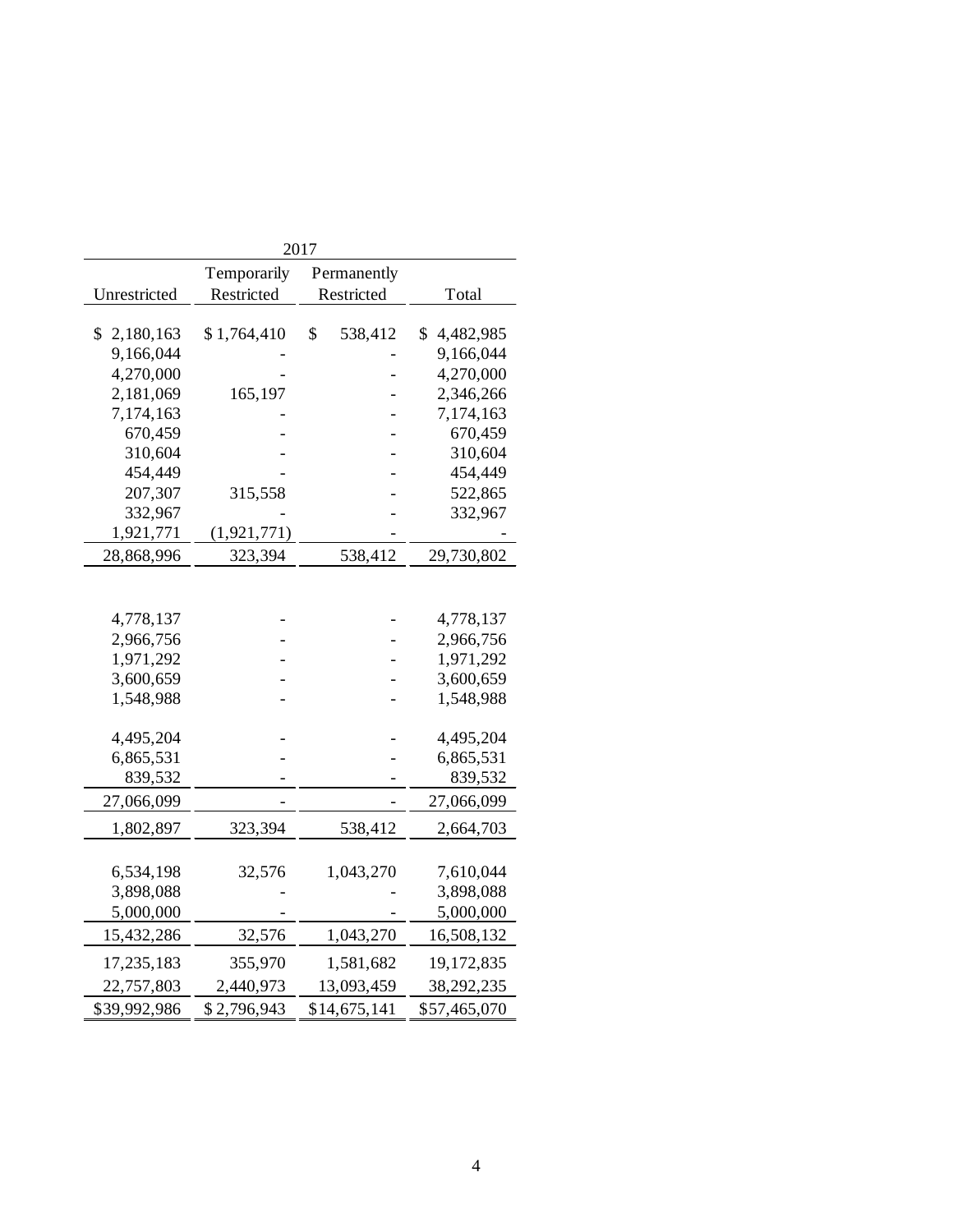# **STATEMENTS OF CASH FLOWS FOR THE YEARS ENDED JUNE 30,**

|                                                               | 2018            | 2017            |
|---------------------------------------------------------------|-----------------|-----------------|
| <b>Cash Flows From Operating Activities</b>                   |                 |                 |
| Change in net assets                                          | \$<br>7,158,794 | \$19,172,835    |
| Adjustments to reconcile change in net assets                 |                 |                 |
| to net cash flows from operating activities                   |                 |                 |
| Depreciation expense                                          | 603,607         | 574,437         |
| Unrealized gains on investments                               | (4, 731, 074)   | (7, 187, 187)   |
| Realized gains on investments                                 | (713, 932)      | (855, 823)      |
| Contributions restricted for long-term purposes               | (2,933,126)     | (2,302,822)     |
| (Increase) decrease in assets                                 |                 |                 |
| Accounts receivable                                           | (218, 814)      | (50, 172)       |
| Deposits and prepaid expenses                                 | 115,848         | (126, 827)      |
| Increase (decrease) in liabilities                            |                 |                 |
| Accounts payable and accrued expenses                         | (37, 188)       | 347,293         |
| Funds held for others                                         | 1,255,244       | 3,423,503       |
| Deferred revenue                                              | 18,028          | (82,706)        |
| Pensions and postretirement benefits                          | (1,449,295)     | (3,898,088)     |
| Insurance reserves                                            |                 | (5,000,000)     |
| Net Cash Flows From Operating Activities                      | (931,908)       | 4,014,443       |
| <b>Cash Flows From Investing Activities</b>                   |                 |                 |
| Purchase of land, property, and equipment                     | (1,882,917)     | (1,653,459)     |
| Donation of land and property                                 |                 | 93,469          |
| Disbursement of notes and loans receivable                    | (11, 413)       | (1,756,455)     |
| Collections on notes and loans receivable                     | 300,654         | 444,297         |
| Changes in investments and funds on deposit                   | 1,835,442       | (2,833,671)     |
| Net Cash Flows From Investing Activities                      | 241,766         | (5,705,819)     |
| <b>Cash Flows From Financing Activities</b>                   |                 |                 |
| Collection of contributions restricted for long-term purposes | 2,933,126       | 2,302,822       |
| Payments on notes and loans payable                           | (1,618,218)     | (1,232,501)     |
| Net Cash Flows From Financing Activities                      | 1,314,908       | 1,070,321       |
| NET CHANGE IN CASH AND CASH EQUIVALENTS                       | 624,766         | (621, 055)      |
| CASH AND CASH EQUIVALENTS, Beginning of Year                  | 2,774,058       | 3,395,113       |
| CASH AND CASH EQUIVALENTS, End of Year                        | \$<br>3,398,824 | \$<br>2,774,058 |
| <b>SUPPLEMENTARY INFORMATION</b>                              |                 |                 |
| Cash paid for interest                                        | \$<br>288,135   | \$<br>302,420   |

See the accompanying notes to financial statements.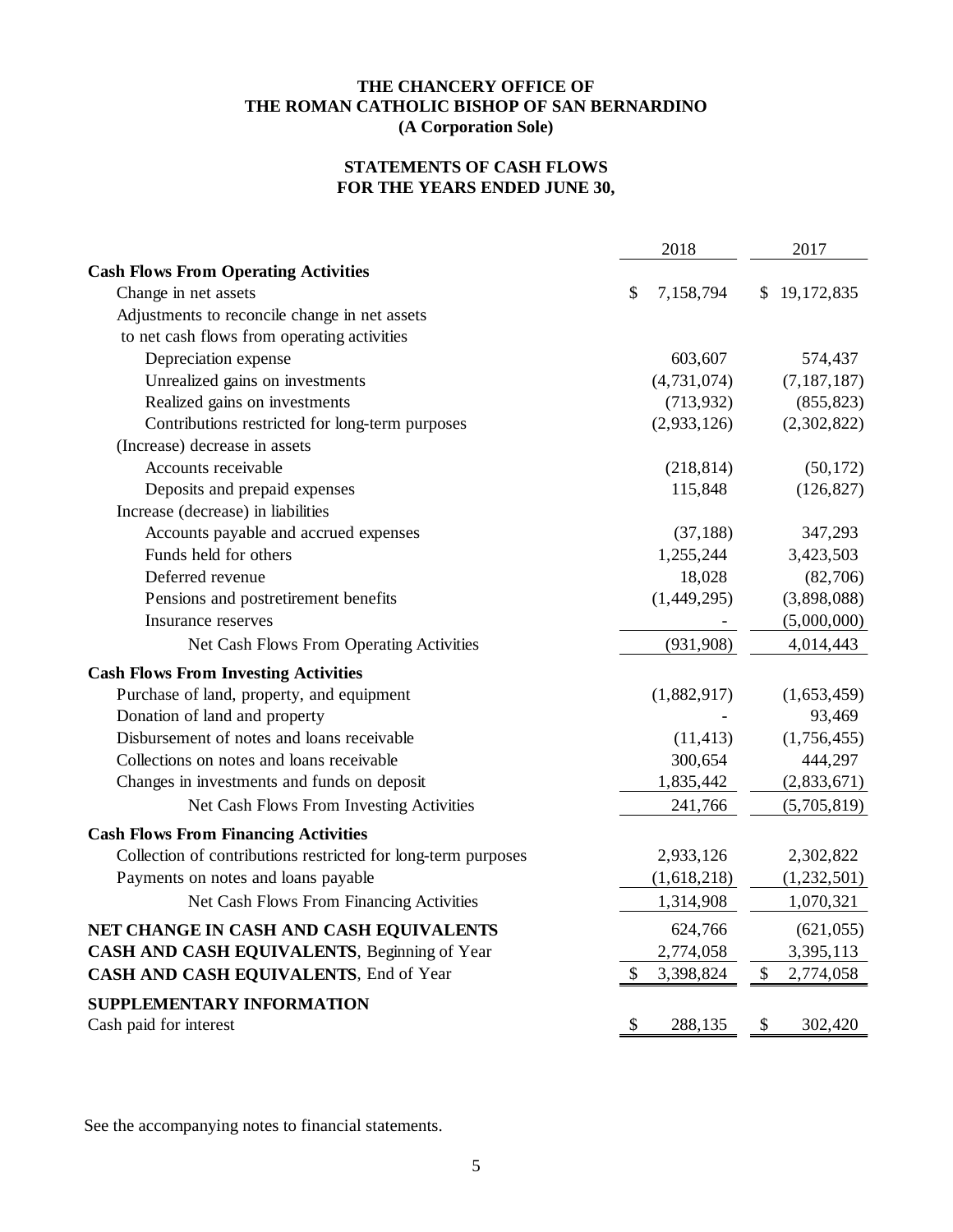# **NOTES TO FINANCIAL STATEMENTS JUNE 30, 2018 AND 2017**

# **NOTE 1 - NATURE OF ORGANIZATION AND SUMMARY OF SIGNIFICANT ACCOUNTING POLICIES**

# **Organization**

The Roman Catholic Bishop of San Bernardino, also known as the Diocese of San Bernardino (the Diocese), is a nonprofit corporation established under the laws of the State of California, and operates as a religious organization. The Diocese is exempt from Federal and State income tax under provisions of Section 501(c) of the Internal Revenue Code as a member of group exemption number 928 and Section 23701d of the California Revenue and Taxation Code as a religious organization. The primary purpose of the accounting and reporting of financial information is for resources received and applied rather than the determination of net income.

The Chancery Office of The Roman Catholic Bishop (RCB) of San Bernardino, a Corporation Sole, is supported primarily through assessments to parishes under the direction of the Bishop and contributions.

# **Financial Statement Presentation**

The financial statements have been prepared on the accrual basis of accounting in accordance with Accounting Principles and Reporting Practices for Churches and Church-Related Organizations, adopted by the National Conferences of Catholic Bishops, and in accordance with accounting principles generally accepted in the United States of America.

The accompanying financial statements include the assets, liabilities, and operations of departments for which the Chancery Office, also called the Diocesan Pastoral Center (DPC or Diocese) of The Roman Catholic Bishop of San Bernardino, maintains direct operational control. The financial statements do not include the assets, liabilities, and operations of the parishes or any other affiliated organization under the jurisdiction of the Bishop, except for transactions with the DPC as reflected in the records of the DPC.

# **Net Asset Categories**

The accompanying financial statements present information regarding the Diocese's financial position and results of activities according to the following net asset categories:

- Unrestricted net assets include all support that is not subject to donor-imposed restrictions. Property and equipment include all long-lived assets and renewal and replacement funds net of related liabilities.
- Temporarily restricted net assets include primarily gifts of cash and other assets subject to donor-imposed restrictions that either lapse through the passage of time or can be satisfied through the actions of the Diocese, and endowment gains available for use under the Diocese's spending policy. When a donor restriction expires, temporarily restricted net assets are reclassified to unrestricted net assets.
- Permanently restricted net assets include gifts and income subject to donor-imposed restrictions that they be maintained permanently by the Diocese in the Catholic Foundation. The donors of endowment funds generally allow the Diocese to use the income and a portion of the gains earned on these assets for general or specific purposes under the Diocese's spending policy.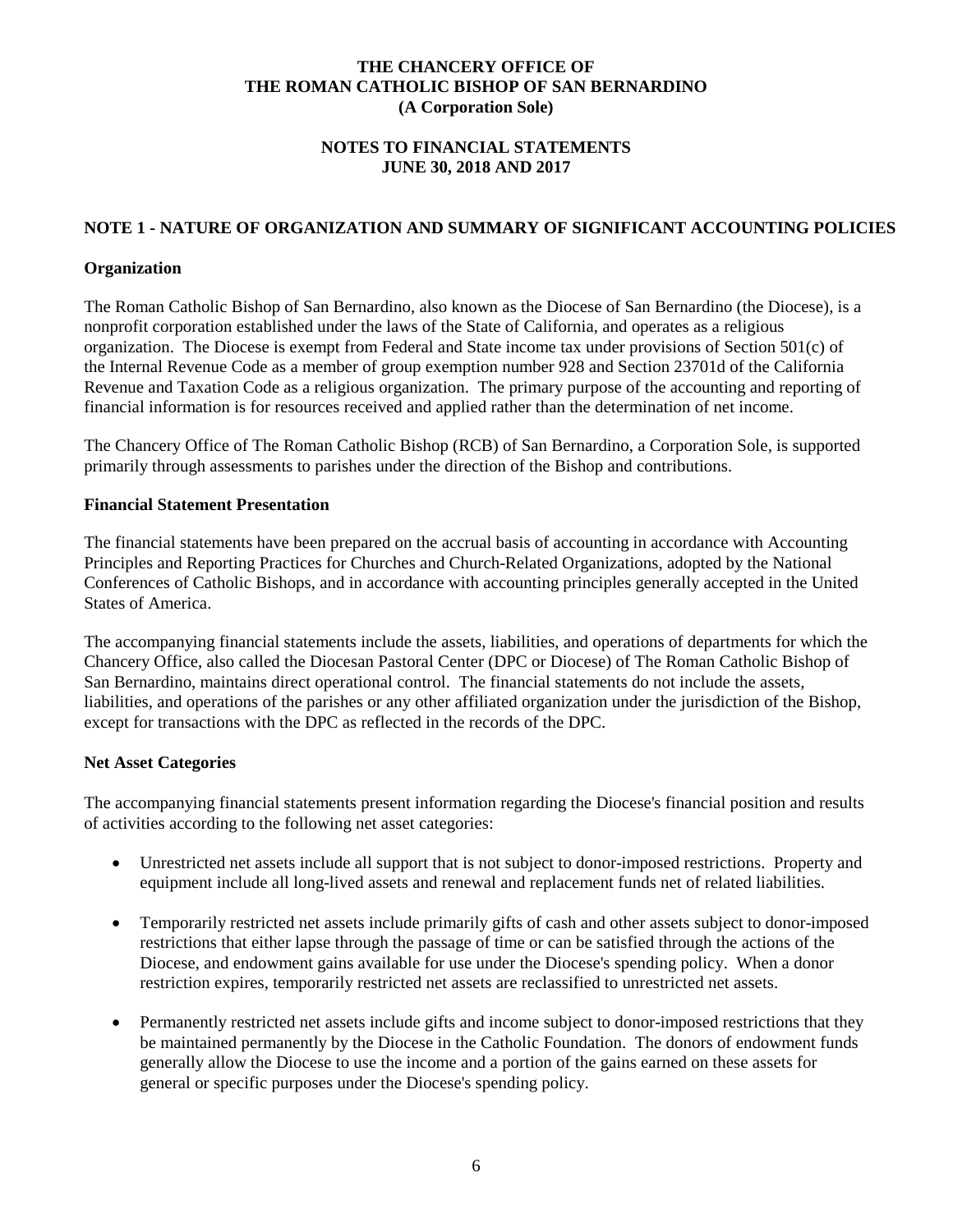# **NOTES TO FINANCIAL STATEMENTS JUNE 30, 2018 AND 2017**

#### **Operational Revenue**

Parish assessments are recognized and recorded as unrestricted revenues in the year the assessments are levied to the parishes. Other Diocesan revenue sources include the annual Diocesan Development Fund subsidy, insurance premiums, and fees for other services, which are recognized and recorded as unrestricted revenues in the year in which the activity or services are rendered.

#### **Accounts Receivable**

Accounts receivable represent amounts due from various parishes and other institutions within the Diocese for parish assessments, services fees, insurance, property taxes, and other fees, which are believed to be fully collectible unless an entity experiences a material adverse change in its ability to meet its financial obligations to the Diocese. An allowance for doubtful accounts, which as of June 30, 2018 and 2017, amounted to \$771,353 and \$801,630, respectively, has been calculated based on an aging of outstanding invoices.

# **Contributions**

Contributions are measured at their fair value at the date of contribution and are recognized in the period received and are reported as increases in the appropriate category of net assets: unrestricted, temporarily restricted, or permanently restricted net assets depending on the existence and/or nature of any donor restrictions.

# **Grants and Contracts**

Revenues from grants and contracts are reported as increases in unrestricted net assets as allowable expenditures under such agreements are incurred.

# **Investment Return**

Investment income and realized and unrealized gains and losses are recorded and reported as increases or decreases to the appropriate net asset category.

#### **Release of Donor-Imposed Restrictions**

The release of a donor-imposed restriction on a gift or on endowment income is recognized in the period in which the restriction substantially expires. At that time, the related resources are reclassified to unrestricted net assets. A restriction expires when the stipulated time period has elapsed, when the stipulated purpose for which the resource was restricted has been fulfilled, or both. It is also the Diocese's policy to release the restrictions on gifts of cash or other assets received for the acquisitions of long-lived assets when the long-lived assets are placed into service.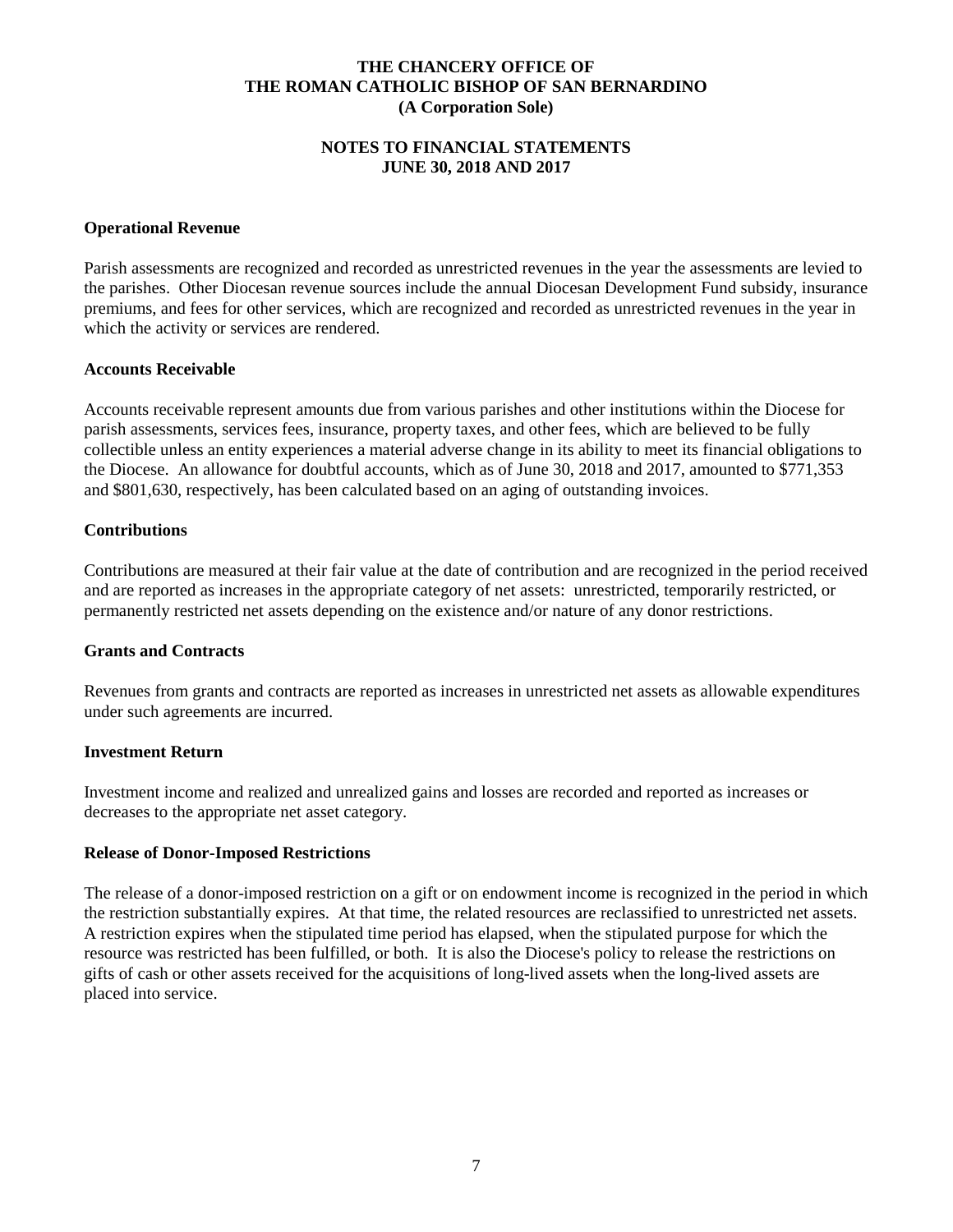# **NOTES TO FINANCIAL STATEMENTS JUNE 30, 2018 AND 2017**

#### **Expense Recognition**

Expenses are generally reported as decreases in unrestricted net assets. The financial statements present expenses by functional classification in accordance with the overall mission of the Diocese.

# **Allocation of Certain Expenses**

The statement of activities presents expenses by functional classification. Depreciation and the cost of operation and maintenance of facilities are allocated to functional categories based on building square footage dedicated to that specific function.

# **Use of Estimates**

The preparation of financial statements in conformity with accounting principles generally accepted in the United States of America requires management to make estimates and assumptions that affect certain reported amounts and disclosures. Accordingly, actual results could differ from those estimates.

#### **Cash and Cash Equivalents**

For purposes of the statements of cash flows, the Diocese considers all highly liquid investments available for current use with an initial maturity of three months or less to be cash.

# **Concentration of Credit Risk**

Financial instruments that potentially subject the Diocese to concentrations of credit risk consist principally of cash deposits at financial institutions and investments in marketable securities. At times, balances in the Diocese's cash and investment accounts exceed the Federal Deposit Insurance Corporation (FDIC) or Securities Investors Protection Corporation (SIPC). As of June 30, 2018 and 2017, approximately \$3.9 million and \$5.7 million, respectively, were held in government backed securities and a non-FDIC insured account with Citizens Business Bank.

#### **Investments**

Where permitted by gift agreement and/or applicable Diocesan policies, the Diocese pools investments for management purposes. The remainder of investments is managed as separate investments. Cash equivalents are resources invested in money market funds, including any such investments held by external investment managers. Marketable securities are reported at fair market value, except for real estate investments, trust deed loans, and other miscellaneous assets, which are stated at cost.

The cost of securities sold is determined by the average cost method and is used to compute realized gains and losses. Unrealized gains and losses reflect the changes in the market values of investments from the prior year. Investment income and gains and losses on investments are reported as increases or decreases in unrestricted net assets unless their use is restricted by explicit donor stipulation. The date of record for investments is the trade date.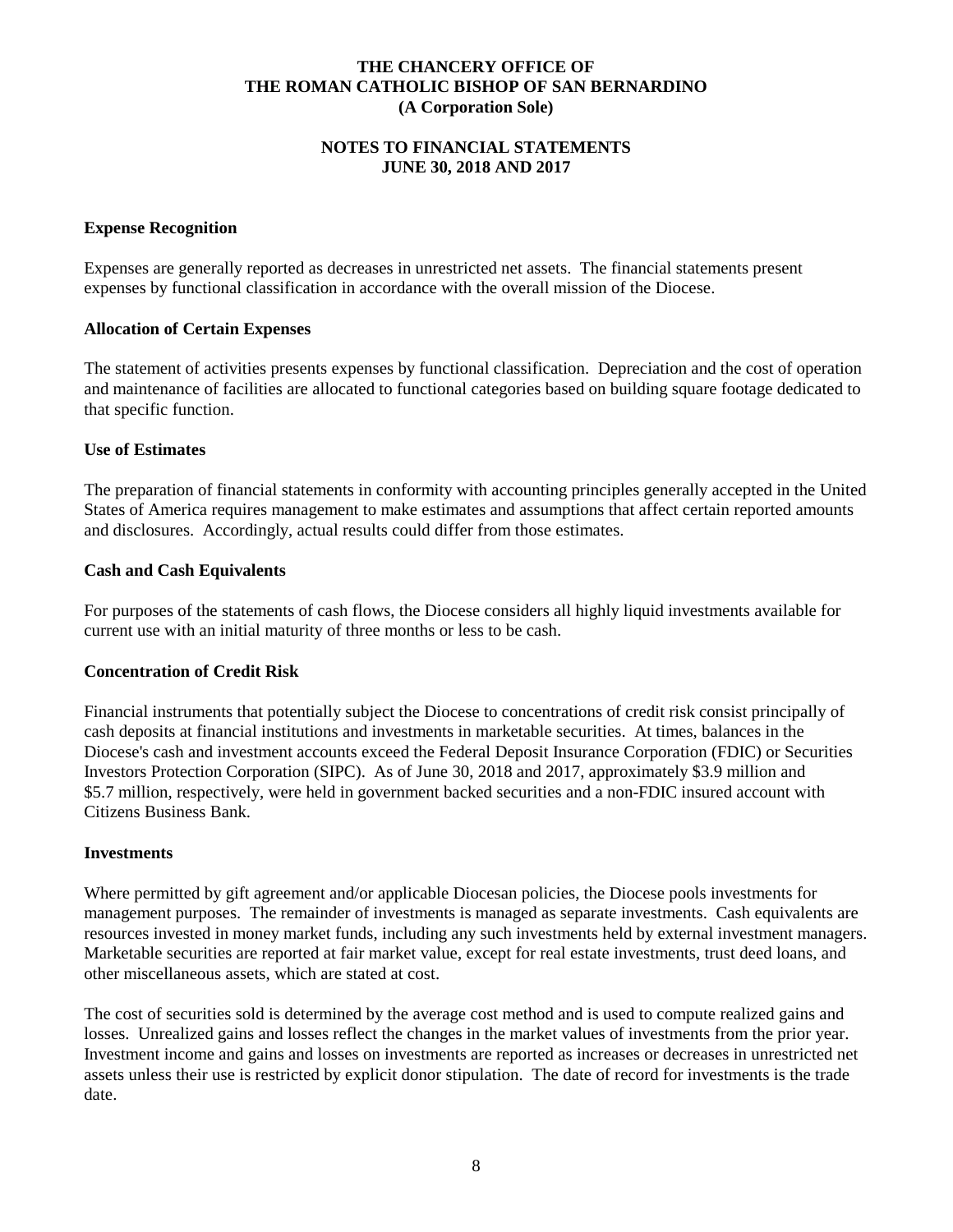# **NOTES TO FINANCIAL STATEMENTS JUNE 30, 2018 AND 2017**

Investments in marketable securities with readily determinable fair values and all investments in debt securities are valued at their fair values in the statement of financial position. Unrealized gains and losses are included in the change in net assets on the statement of activities. Realized gains and losses are also recorded on the statement of activities.

# **Management of Catholic Foundation Pooled Investment Funds**

The investment objectives of the Catholic Foundation endowment funds is to grow the funds over the long run and have earnings through a combination of investment income and capital appreciation, a rate of return (timeweighted total return) in excess of the benchmarks established for the medium (three years) and long-term (five years).

The endowment fund has a spending policy of appropriating 4.5 percent of the average of the three previous years ending fair market value.

# **Endowment Funds**

The Diocese interprets the California Uniform Prudent Management of Institutional Funds Act (UPMIFA) to state that the Diocese, in absence of explicit donor stipulations to the contrary, may appropriate for expenditure or accumulate endowment so much of an endowment as the Diocese determines prudent for the uses, benefits, purposes, and duration for which the endowment fund is established. Therefore, the Diocese classifies as permanently restricted net assets the original value of gifts to the endowment and the accumulations made in accordance with the donor intent. The remaining portion of the donor restricted fund is classified as temporarily restricted net assets until those amounts are appropriated for expenditure by the Diocese in a manner consistent with the standard of prudence prescribed by California UPMIFA which includes the following factors in making a determination to appropriate or accumulate donor-restricted endowment funds:

- a. The duration and preservation of the fund
- b. The mission of the Diocese and the purpose of the donor-restricted endowment fund
- c. General economic conditions
- d. The possible effect of inflation and/or deflation
- e. The expected total return from income and the appreciation of investments
- f. Other resources of the Diocese
- g. The investment policy of the Diocese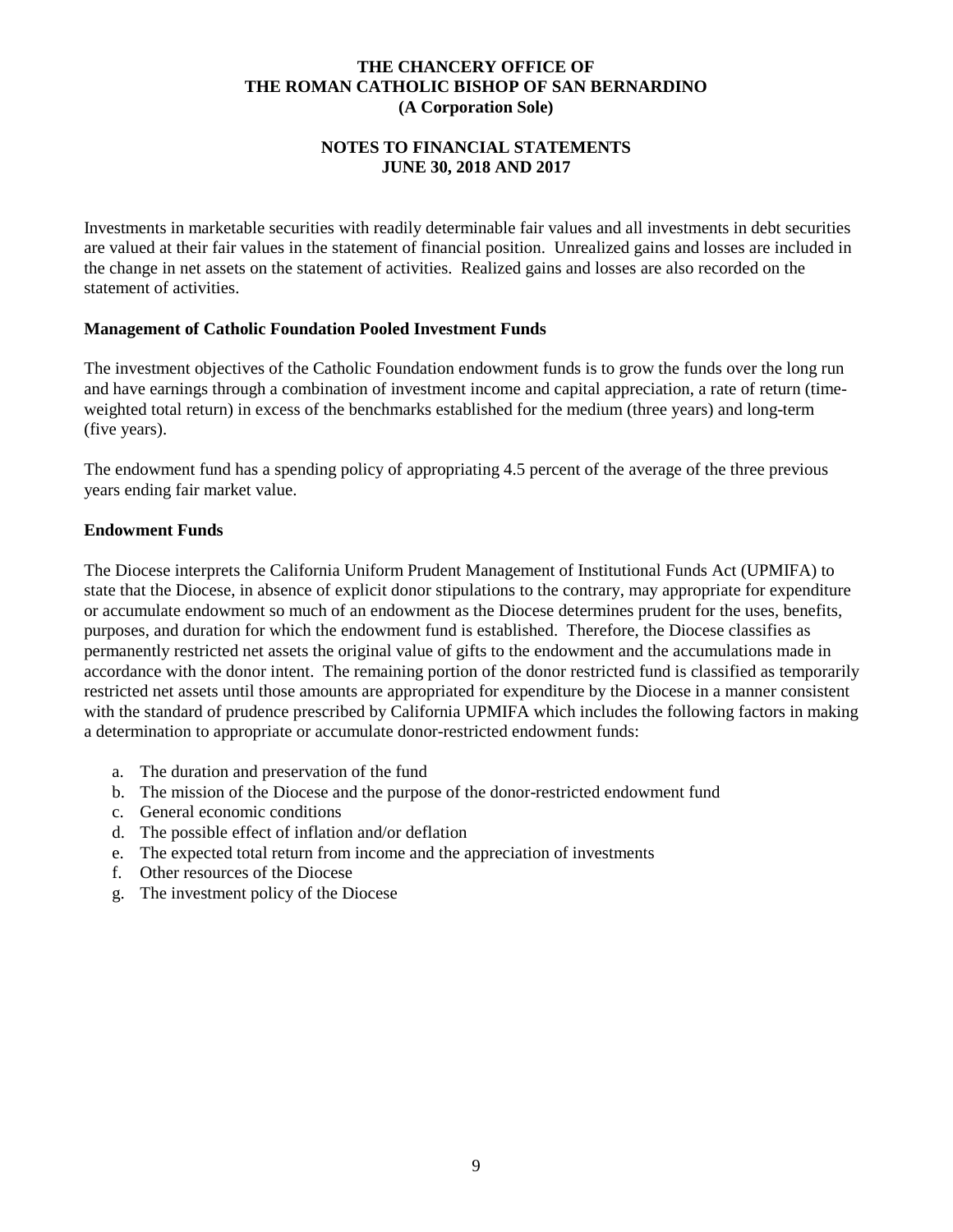# **NOTES TO FINANCIAL STATEMENTS JUNE 30, 2018 AND 2017**

#### **Fair Value Measurement of Investment Assets**

In accordance with the Financial Accounting Standards Board (FASB) Accounting Standards Codification 820-10, *Fair Value Measurement*, the Diocese records its investment assets at fair value. Under this standard, fair value is defined as the price that would be received to sell an asset (i.e. the 'exit price') in an orderly transaction between market participants at the measurement date. Additionally, this standard establishes a fair value hierarchy that prioritizes the inputs to valuation techniques used to measure fair value. The hierarchy gives highest priority to unobservable inputs (Level 3 measurements). The three levels of the fair value hierarch under this standard are:

Level 1 - Inputs that reflect unadjusted quoted prices in active markets for identical assets or liabilities that the Diocese has the ability to access at the measurement date.

Level 2 - Inputs other than quoted prices that are observable for the asset either directly or indirectly, including inputs in markets that are not considered to be active.

Level 3 - Inputs that are unobservable.

Inputs used to measure fair value may include quoted market prices, recent transactions, manager statements (including monthly, quarterly, and annual reports), published news reports, and other factors. An investment's level within the hierarchy is based on the lowest level of any input that is significant to the fair value measurement. The categorization of an investment within the hierarchy is based upon the pricing transparency of the investment and does not necessarily correspond to the Diocese's perceived risk of that investment.

# **Property and Equipment**

Property and equipment are recorded at cost for purchased assets and appraised fair value for contributed assets. The assets are depreciated over their useful lives. The Diocese capitalizes land at the purchase cost or donated fair value, buildings at the purchase cost or construction cost. Capitalization for other assets includes equipment with an initial value in excess of \$5,000 and building, leasehold or land improvements with an initial value in excess of \$50,000; anything less is expensed in the current period. The straight-line method of depreciation is used for all depreciable assets. The estimated useful lives range from seven years to thirty years.

# **Related Parties**

Substantial portions of the Diocesan transactions are with affiliated parishes and other religious organizations.

# **Comparative Financial Information**

Comparative financial information for the prior year has been presented for additional analysis. Certain reclassifications may have been made to conform with the current year presentation.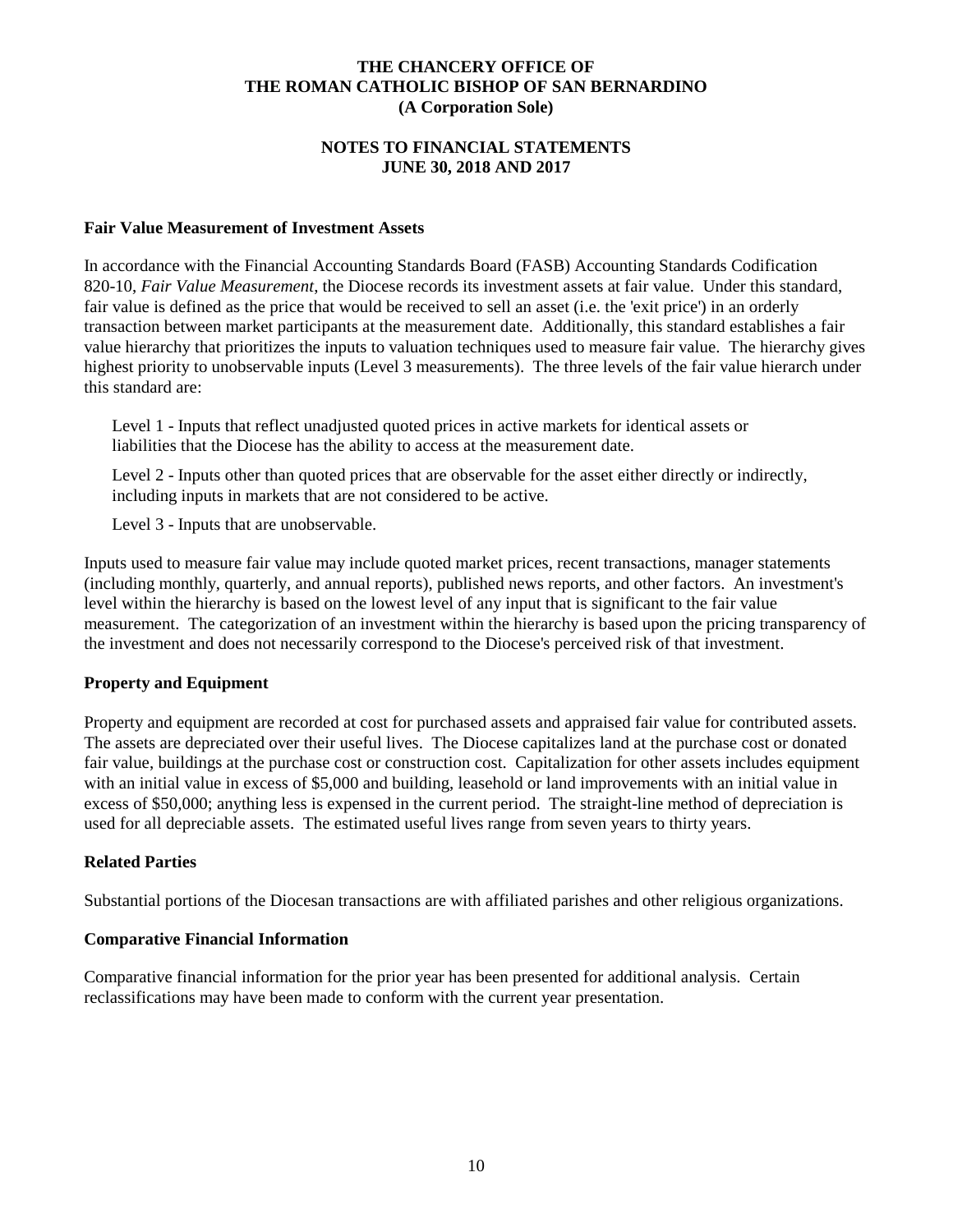# **NOTES TO FINANCIAL STATEMENTS JUNE 30, 2018 AND 2017**

#### **New Accounting Pronouncements**

In August 2016, the Financial Accounting Standards Board (FASB) issued ASU No. 2016-14, Not-for-Profit Entities (Topic 958): Presentation of Financial Statements of Not-for-Profit Entities (ASU 2016-14).

ASU 2016-14 changes presentation and disclosure requirements for not-for-profit entities to provide more relevant information about their resources and the changes in those resources to donors, grantors, creditors, and other users. These include qualitative and quantitative requirements in the following areas: (1) net asset classes; (2) investment return; (3) expenses; (4) liquidity and availability of resources; and (5) presentation of operating cash flows. ASU 2016-14 will be effective for annual financial statements issued for fiscal years beginning after December 15, 2017, and for interim periods within fiscal years beginning after December 15, 2018. Early application of the amendments is permitted. The Diocese has not yet completed its assessment of the impact of this guidance on its financial statements. Under this guidance, the Diocese will be required to present two classes of net assets (net assets with donor restrictions and net assets without donor restrictions) and changes in each of these two classes, on the face of the statement of financial position and statement of activities, respectively, rather than the current required three classes (unrestricted, temporarily restricted, and permanently restricted).

# **NOTE 2 - INVESTMENTS**

The following schedule summarizes the Diocese's investment returns for the year ended June 30:

| <b>Investment Returns</b>    | 2018          | 2017         |  |
|------------------------------|---------------|--------------|--|
|                              |               |              |  |
| Interest and dividends       | \$<br>778,681 | 996,255<br>S |  |
| Unrealized gain for the year | 4,731,074     | 7,187,187    |  |
| Realized gain for the year   | 713,932       | 855,823      |  |
|                              | 6,223,687     | 9,039,265    |  |
| Investment expense           | (244, 763)    | (212,006)    |  |
| Spending policy payout       | (604, 259)    | (546, 756)   |  |
| Net Investment Returns       | 5,374,665     | 8,280,503    |  |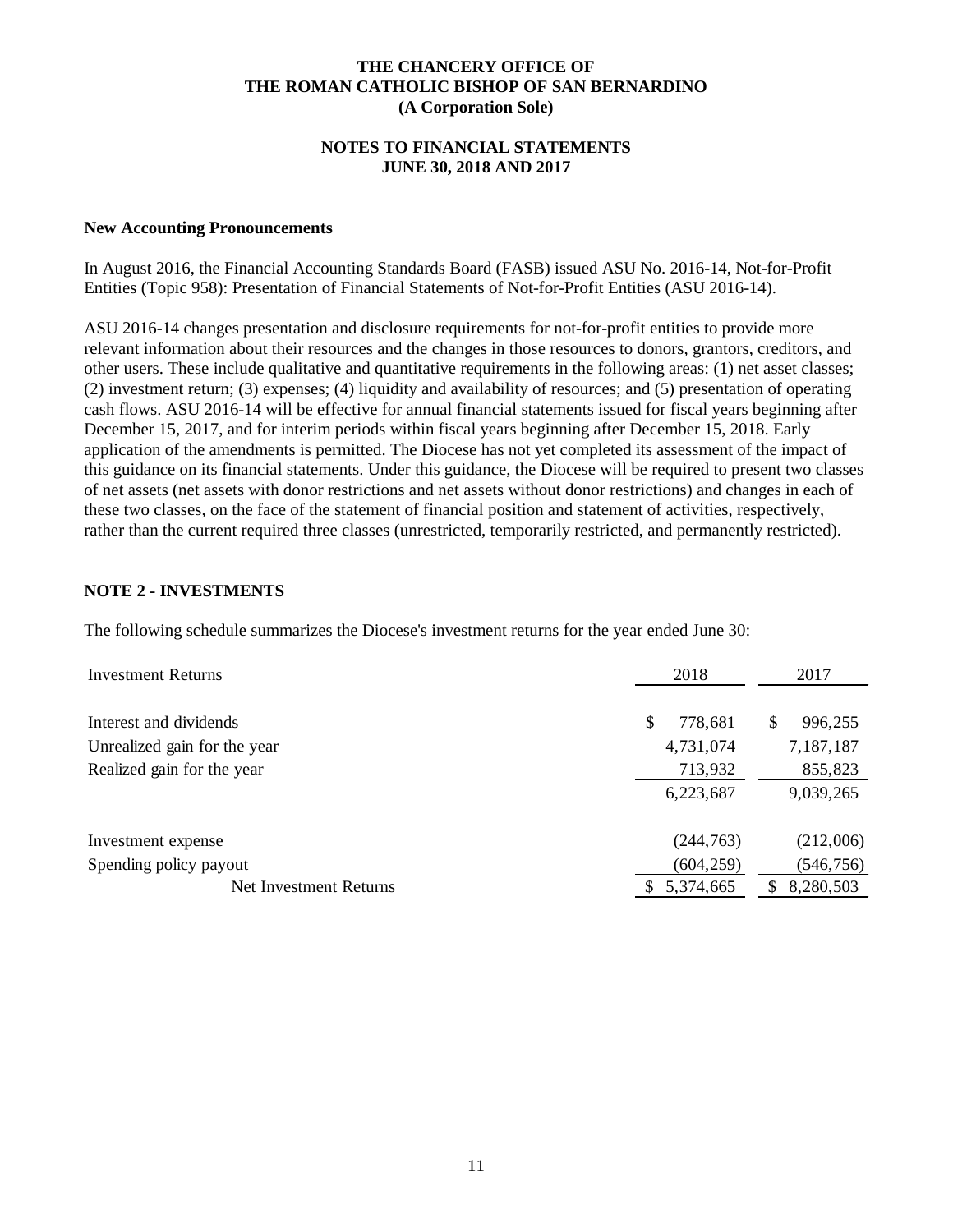# **NOTES TO FINANCIAL STATEMENTS JUNE 30, 2018 AND 2017**

The following table summarizes the Diocese's investments at June 30, 2018:

By asset type:

|                                        | Adjusted<br>Cost | Fair Market<br>Value | Unrealized<br>Gain (Loss)<br>Cumulative |
|----------------------------------------|------------------|----------------------|-----------------------------------------|
| Cash and cash equivalents              | \$1,541,487      | \$1,541,487          | S                                       |
| Mutual funds                           | 37, 353, 684     | 62,786,445           | 25,432,761                              |
| U.S. Government and agency instruments | 3,880,074        | 3,748,021            | (132,053)                               |
| Corporate bonds                        | 6,390,132        | 6,255,507            | (134, 625)                              |
| Common stocks and equities             | 10,557,413       | 12,188,318           | 1,630,905                               |
| Limited partnerships                   | 1,248,724        | 1,555,352            | 306,628                                 |
| Total                                  | \$60,971,514     | \$88,075,130         | \$27,103,616                            |
|                                        |                  |                      |                                         |

The following table summarizes the Diocese's investments at June 30, 2017:

By asset type:

|                                        |              |               | Unrealized   |
|----------------------------------------|--------------|---------------|--------------|
|                                        | Adjusted     | Fair Market   | Gain (Loss)  |
|                                        | Cost         | Value         | Cumulative   |
| Cash and cash equivalents              | 416,562<br>S | 416,562<br>\$ | \$           |
| Mutual funds                           | 41,935,996   | 61,752,008    | 19,816,012   |
| U.S. Government and agency instruments | 2,463,596    | 2,442,520     | (21,076)     |
| Corporate bonds                        | 7,722,053    | 7,859,598     | 137,545      |
| Common stocks and equities             | 9,612,936    | 10,565,235    | 952,299      |
| Limited partnerships                   | 1,177,269    | 1,429,643     | 252,374      |
| Total                                  | \$63,328,412 | \$84,465,566  | \$21,137,154 |
|                                        |              |               |              |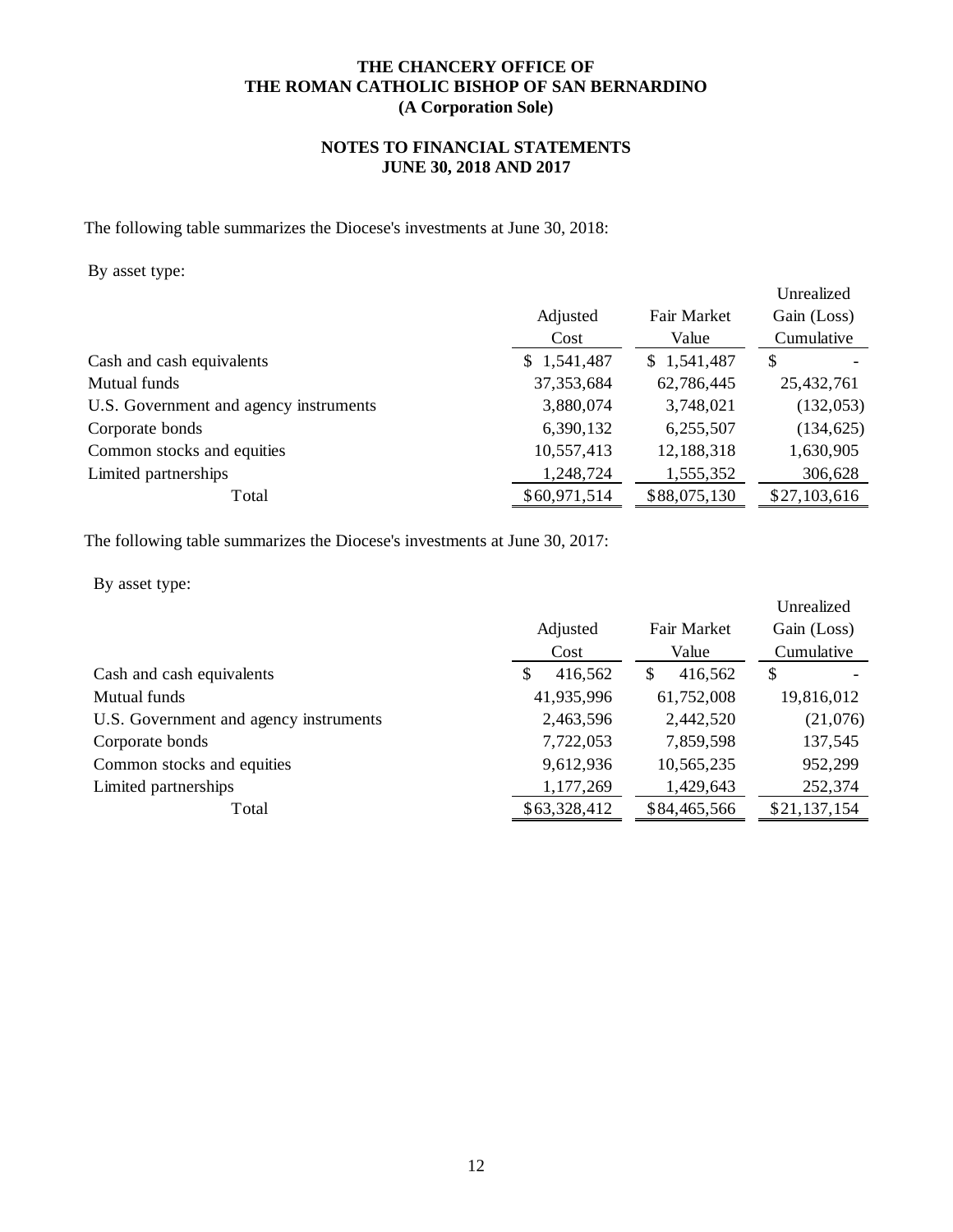# **NOTES TO FINANCIAL STATEMENTS JUNE 30, 2018 AND 2017**

# **NOTE 3 - FAIR VALUE MEASUREMENT OF FINANCIAL INSTRUMENTS**

The fair value measurements and level within the fair value hierarchy of those measurements for the assets reported at fair value on a recurring basis at June 30 are as follows:

|                                        |                 | 2018      | 2017         |           |  |
|----------------------------------------|-----------------|-----------|--------------|-----------|--|
|                                        | Level 1         | Level 2   | Level 1      | Level 2   |  |
| Cash and cash equivalents              | 1,541,487<br>S. | \$        | 416,562<br>S | \$        |  |
| Mutual funds                           | 62,786,445      |           | 61,752,008   |           |  |
| U.S. Government and agency instruments | 3,748,021       |           | 2,442,520    |           |  |
| Corporate bonds                        | 6,255,507       |           | 7,859,598    |           |  |
| Common stock and equities              | 12,188,318      |           | 10,565,235   |           |  |
| Limited partnerships                   |                 | 1,555,352 |              | 1,429,643 |  |
| Total                                  | \$86,519,778    | 1,555,352 | \$83,035,923 | 1,429,643 |  |

# **NOTE 4 - ACCOUNTS AND NOTES RECEIVABLE**

Accounts receivable (net of allowance for doubtful accounts) at June 30 are as follows:

|                                             | 2018        | 2017           |
|---------------------------------------------|-------------|----------------|
| General receivables                         | \$2,070,391 | \$2,003,050    |
| Payroll receivables                         | 767,236     | 647,967        |
| Receivables from schools                    | 9,966       | 11,966         |
| Other receivables                           | 48,315      | 44,388         |
| Total                                       | 2,895,908   | 2,707,371      |
| Less: Allowance for Doubtful Accounts       | (771, 353)  | (801, 630)     |
|                                             | \$2,124,555 | 1,905,741<br>Ъ |
| Notes receivable at June 30 are as follows: |             |                |

|                                                   | 2018 |             | 2017      |
|---------------------------------------------------|------|-------------|-----------|
| Clergy receivable                                 |      | 30.786      | 31,600    |
| Seminarian education notes receivable             |      | 94.342      | 114.134   |
| Note receivable from Land Development Corporation |      | 4,209,093   | 4,477,728 |
| Total                                             |      | \$4,334,221 | 4,623,462 |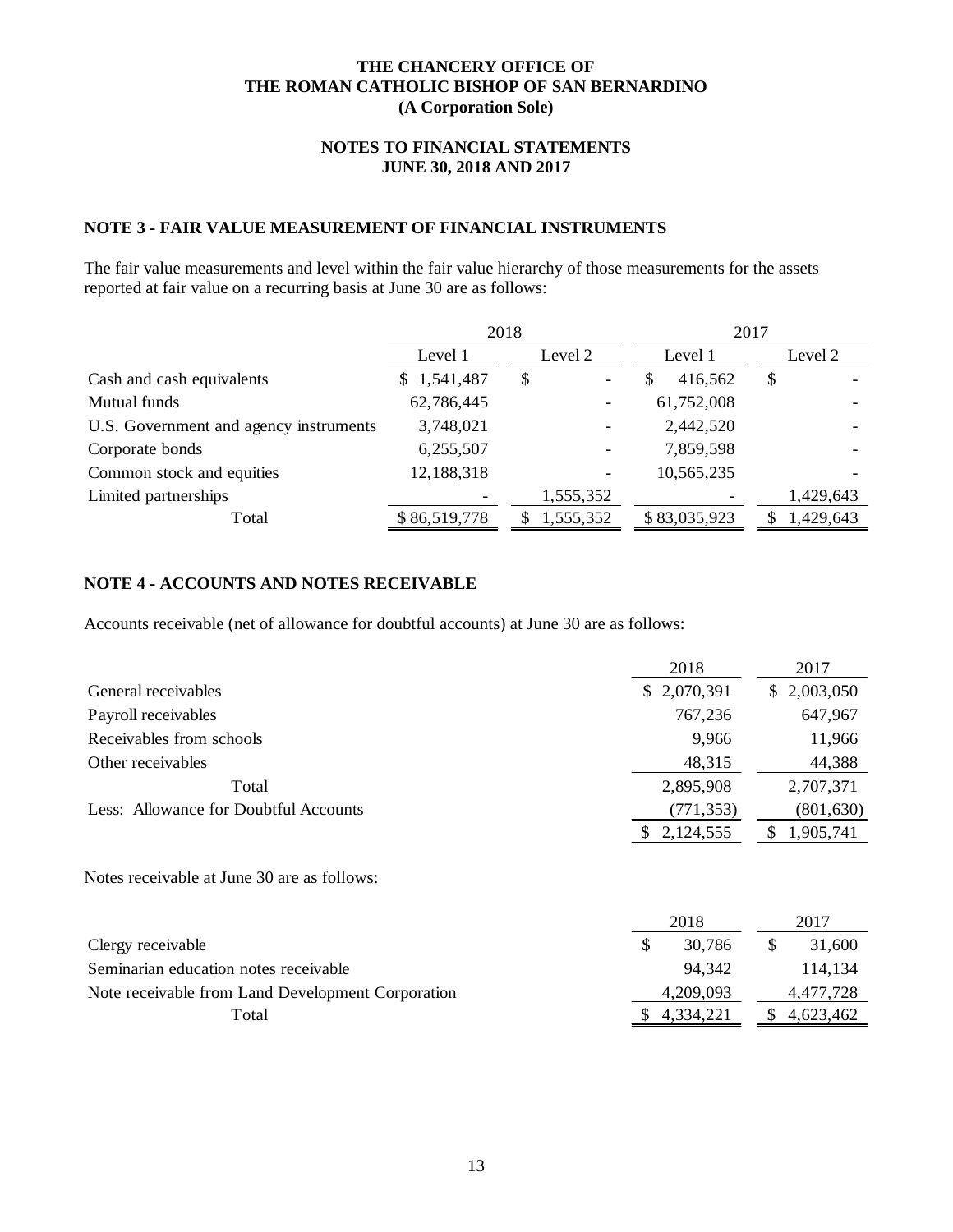# **NOTES TO FINANCIAL STATEMENTS JUNE 30, 2018 AND 2017**

The Diocese has three notes receivable with the Land Development Corporation, a legally separate but affiliated organization. The outstanding balance owed to the Diocese as of June 30, 2018 was \$4,209,093. During the 2017-18 fiscal year, the Land Development Corporation renegotiated the terms on one of the notes with the Diocese and is making payments according to the terms of the notes.

# **NOTE 5 - DEPOSITS AND PREPAID EXPENSES**

Deposits and prepaid expenses as of June 30 were comprised of the following:

|                                            | 2018 |         | 2017    |
|--------------------------------------------|------|---------|---------|
| Prepaid expenses - Operating funds         |      | 307,898 | 341,443 |
| Prepaid expenses - Insurance funds         |      | 7.500   | 33,505  |
| Prepaid expenses - Other                   |      | 5,689   | 59,520  |
| Deposit - Insurance programs               |      | 269,632 | 272,099 |
| <b>Total Deposits and Prepaid Expenses</b> |      | 590.719 | 706,567 |

# **NOTE 6 - LAND, PROPERTY, AND EQUIPMENT**

The composition of plant assets at year end is as follows:

|                           | 2018         | 2017         |
|---------------------------|--------------|--------------|
| Land                      | \$5,989,833  | \$5,818,098  |
| <b>Building</b>           | 13,617,408   | 12,083,789   |
| Equipment                 | 416,113      | 416,113      |
| Furnishings               | 440,411      | 428,026      |
| Vehicles                  | 197,477      | 32,299       |
| Leasehold improvements    | 415,482      | 415,482      |
| <b>Total Fixed Assets</b> | 21,076,724   | 19,193,807   |
| Accumulated depreciation  | (9,107,615)  | (8,504,008)  |
| Net Book Value            | \$11,969,109 | \$10,689,799 |

Depreciation expense for the years ended June 30, 2018 and 2017 was \$603,607 and \$574,437, respectively.

Building assets with depreciated value of \$1,042,495 are pledged as collateral for the notes payable referenced in Note 7.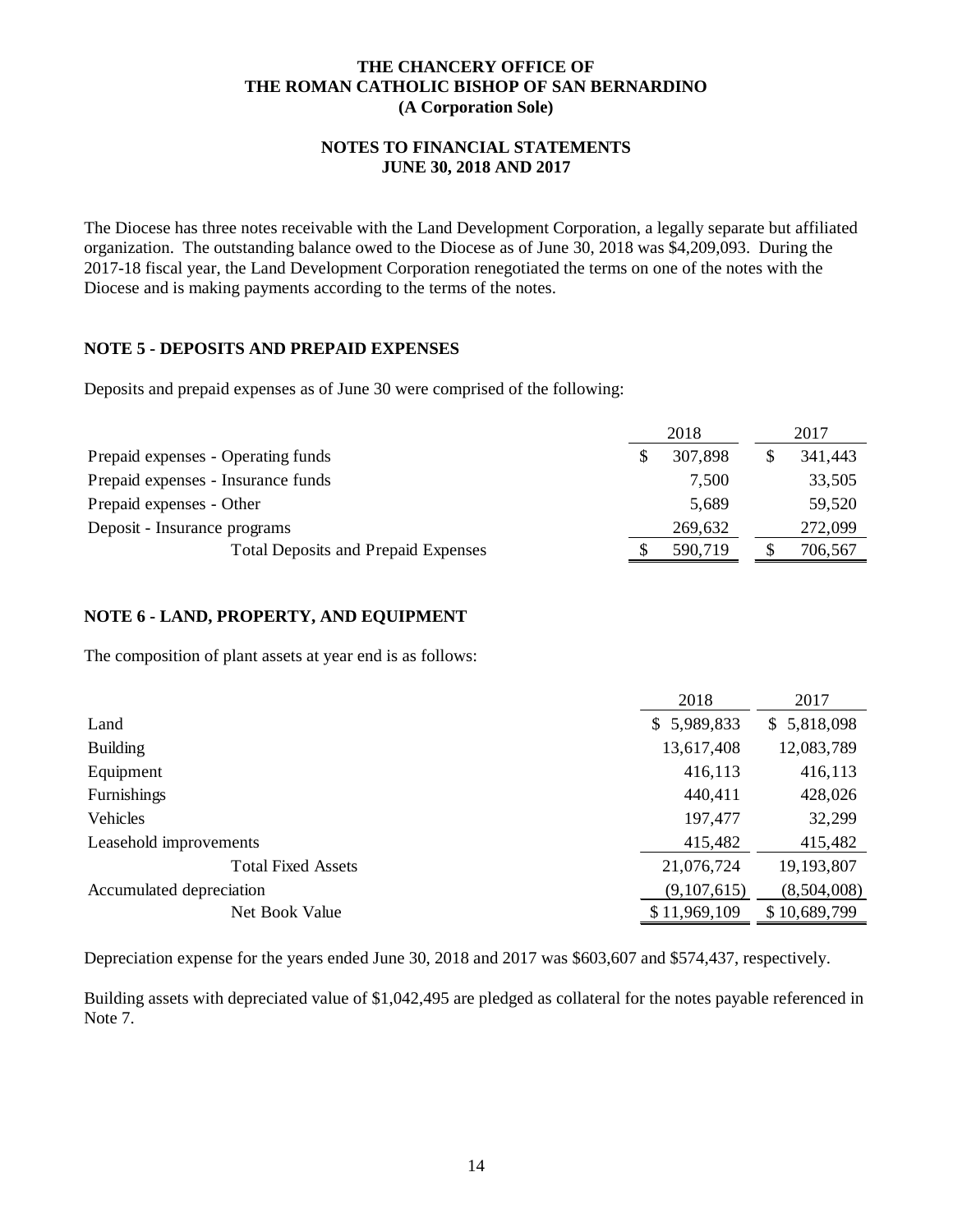# **NOTES TO FINANCIAL STATEMENTS JUNE 30, 2018 AND 2017**

# **NOTE 7 - NOTES PAYABLE**

Notes payable at June 30 are as follows:

|                                                                                   | 2018        | 2017            |
|-----------------------------------------------------------------------------------|-------------|-----------------|
| Citizens Business Bank Note Payable, current interest rate 3.50%, due             |             |                 |
| September 6, 2026                                                                 | \$3,798,568 | \$4,192,397     |
| Citizens Business Bank Line of Credit, limit \$5,300,000, current interest        |             |                 |
| rate 3.25%                                                                        | 2,066,398   | 2,255,910       |
| City National Bank Line of Credit, limit \$1,500,000, current interest rate 4.00% |             | 465,353         |
| Note payable to Caritas Telecommunications, Inc., at zero percent interest        | 316,335     | 474,503         |
| Note payable to Caritas Telecommunications, Inc., current interest rate 3.50%     | 936,955     | 1,240,825       |
| Note payable to Diocese of San Bernardino Cemetery Corporation, current           |             |                 |
| interest rate 3.50%                                                               | 322,630     | 430,116         |
| Note payable to Wilfrid Lemann, successor trustee for property bequest,           |             |                 |
| interest only payments at 6.00% annual interest                                   | 55,000      | 55,000          |
| <b>Total Notes Payable</b>                                                        | 7,495,886   | 9,114,104<br>S. |

The Diocese has notes payable due to legally separate but affiliated organizations. As of June 30, 2018, the outstanding balance owed to Caritas Telecommunications Corporation (Caritas) was \$1,253,290, and to the Cemetery Corporation was \$322,630. The Diocese makes monthly principal and interest payments on the note from the Cemetery Corporation and one of the notes from Caritas. The annual debt service on the remaining note from Caritas is forgiven on an annual basis upon approval from the Caritas Board of Directors.

Interest expense was \$288,135 and \$302,420 for the years ended June 30, 2018 and 2017, respectively.

# **NOTE 8 - FUNDS HELD IN TRUST FOR OTHERS**

Funds held in trust for others totaled \$24,606,945 and \$23,351,701 at June 30, 2018 and 2017, respectively. These amounts represent other parish and school funds held in trust by the Diocese.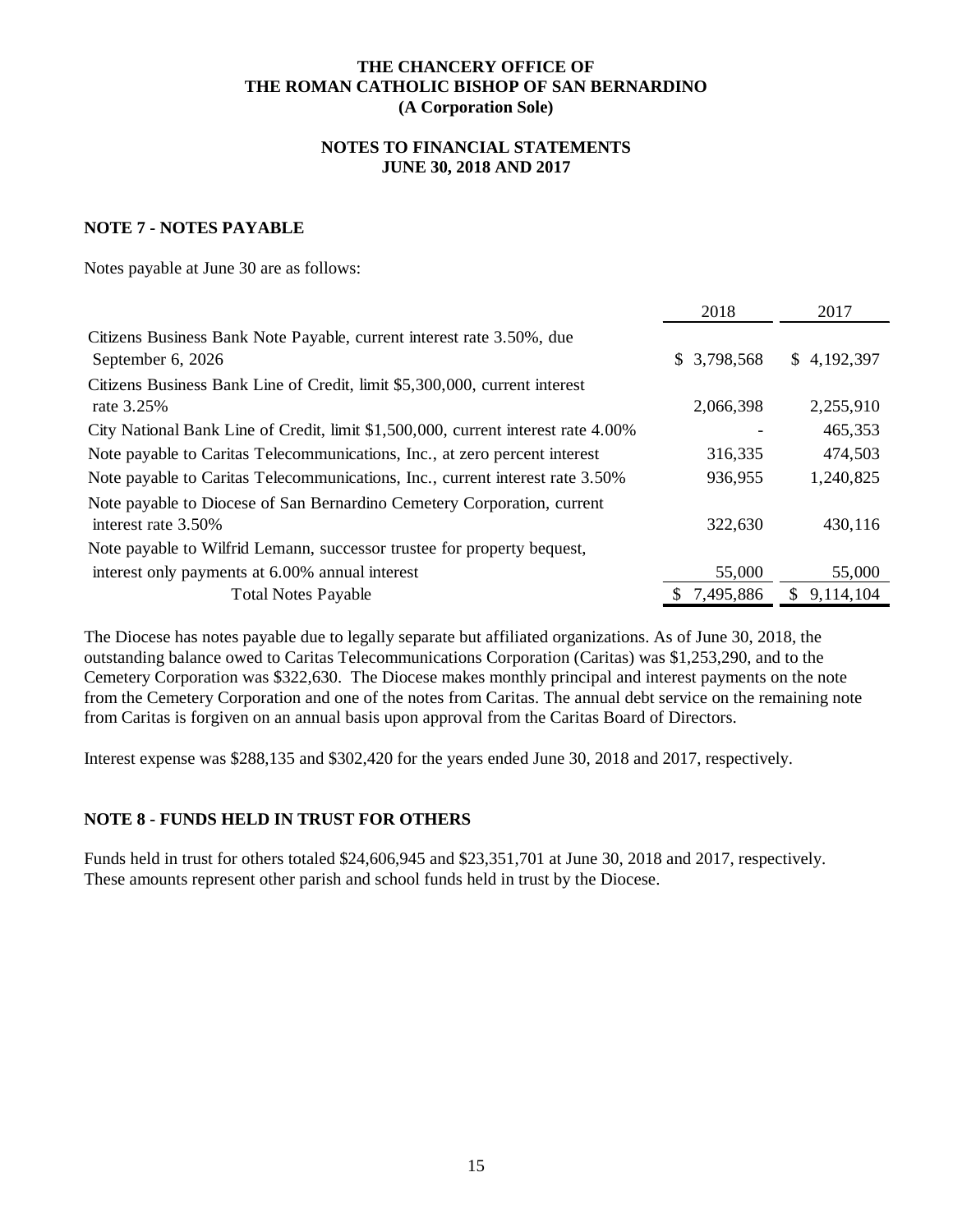# **NOTES TO FINANCIAL STATEMENTS JUNE 30, 2018 AND 2017**

#### **NOTE 9 - PENSION PLANS**

#### **Pension Plans for Priests**

The Diocese adopted a pension plan for priests in conjunction with the Diocese of San Diego. All priests under the authority of the Diocese shall be eligible to participate in the plan provided they make the required contributions. Priest contributions are \$33.33 per month, payable in semi-annual or annual payments.

Pension expense for the years ended June 30, 2018 and 2017, was \$1,107,870 and \$1,244,002, respectively, allocable to the Diocese of San Bernardino. These amounts include normal cost plus amortization of unfunded past service cost, and reflect the required contribution for the plan year ended June 30, 2018. The plan uses a projected method that takes into account future service and, therefore, produces a measure of plan liabilities that exceed plan assets. This amount will be funded over the entire working lifetime of the current group of priests in the valuation.

The following schedule shows the portion of plan assets and actuarially calculated liability and funded status of the Diocese of San Bernardino for the Priests Pension Plan as of June 30:

|                                               | 2018           | 2017           |
|-----------------------------------------------|----------------|----------------|
| Actuarial present value of benefit obligation | \$15,703,734   | \$15,559,667   |
| Plan assets at fair value                     | 10,510,842     | 10,033,925     |
| Funded status (underfunded)                   | \$ (5,192,892) | \$ (5,525,742) |
| Net Periodic Pension Cost                     | \$1,107,870    | 1,244,002<br>S |
|                                               |                |                |
| Plan Assets by Category                       |                |                |
| Interest bearing cash                         | \$<br>700,752  | \$.<br>760,163 |
| Equity securities                             | 5,839,644      | 6,127,312      |
| Equity mutual funds                           | 1,497,309      | 514,863        |
| Debt mutual funds                             | 2,473,137      | 2,631,587      |
| Total                                         | \$10,510,842   | \$10,033,925   |

# **Restated Pension Plan for Lay Employees**

The Diocese of San Bernardino maintains a defined benefit plan for lay employees. The plan was amended and restated on September 1, 2009. All regular and full-time employees of the Diocese shall be eligible to participate in the plan provided they agree to make the required contributions under the plan. The plan is funded in part by employee contributions of two percent of gross wages. The Diocese contributes 7.5 percent of payroll.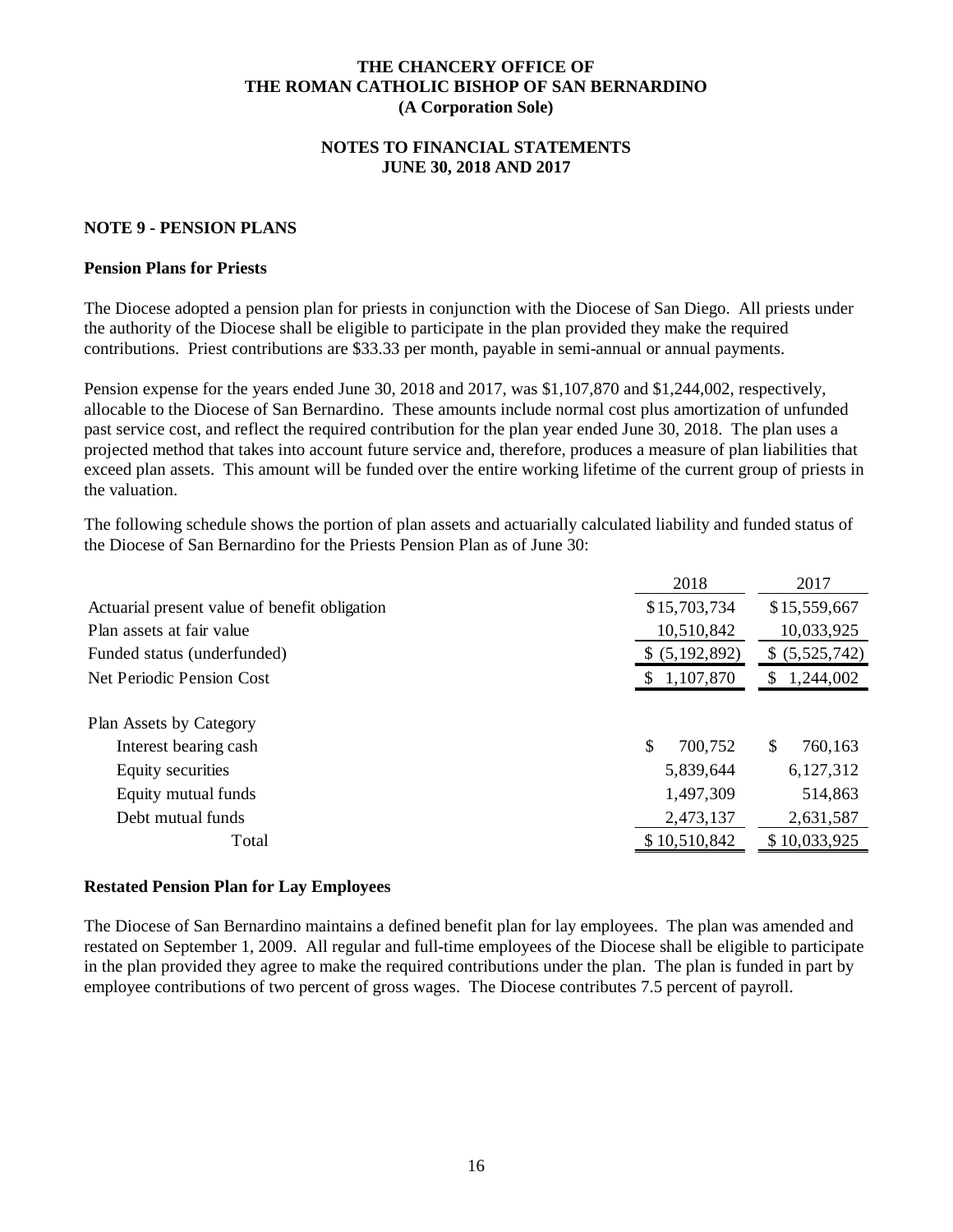# **NOTES TO FINANCIAL STATEMENTS JUNE 30, 2018 AND 2017**

Benefits under the plan are determined based on a formula which takes into account years of service and the monthly average of total compensation paid during the five (5) consecutive years of participation when compensation was the highest. Effective with the plan year September 1, 2011, the benefit formula has been changed to take into account years of service and the monthly average total compensation paid during the ten (10) consecutive years of participation when compensation was the highest. Normal retirement is the first day of the month upon attaining age 65. Each year, an actuarial valuation is performed to determine the benefit security of the participants and the sufficiency of the Diocesan contributions on an ongoing plan basis.

For the plan year ended August 31, 2018, there are 1,672 total lay plan participants; covered payroll for 631 active participants was \$26,673,522.

The plan's funded status is measured by comparing the fair value of assets to the projected benefit obligation, which includes recognition of expected future pay increases at 3.5 percent, which is presented below:

| 2018             | 2017           |
|------------------|----------------|
| \$71,912,627     | \$68,009,614   |
| 64,704,031       | 59,684,573     |
| (7,208,596)<br>S | (8,325,041)    |
| 2,282,647        | 2,444,427      |
|                  |                |
|                  |                |
| \$<br>452,928    | \$.<br>302,668 |
| 2,911,681        | 2,573,881      |
| 39,534,163       | 38,015,425     |
| 1,294,081        | 1,288,802      |
| 20,511,178       | 17,503,797     |
| 64,704,031       | 59,684,573     |
|                  |                |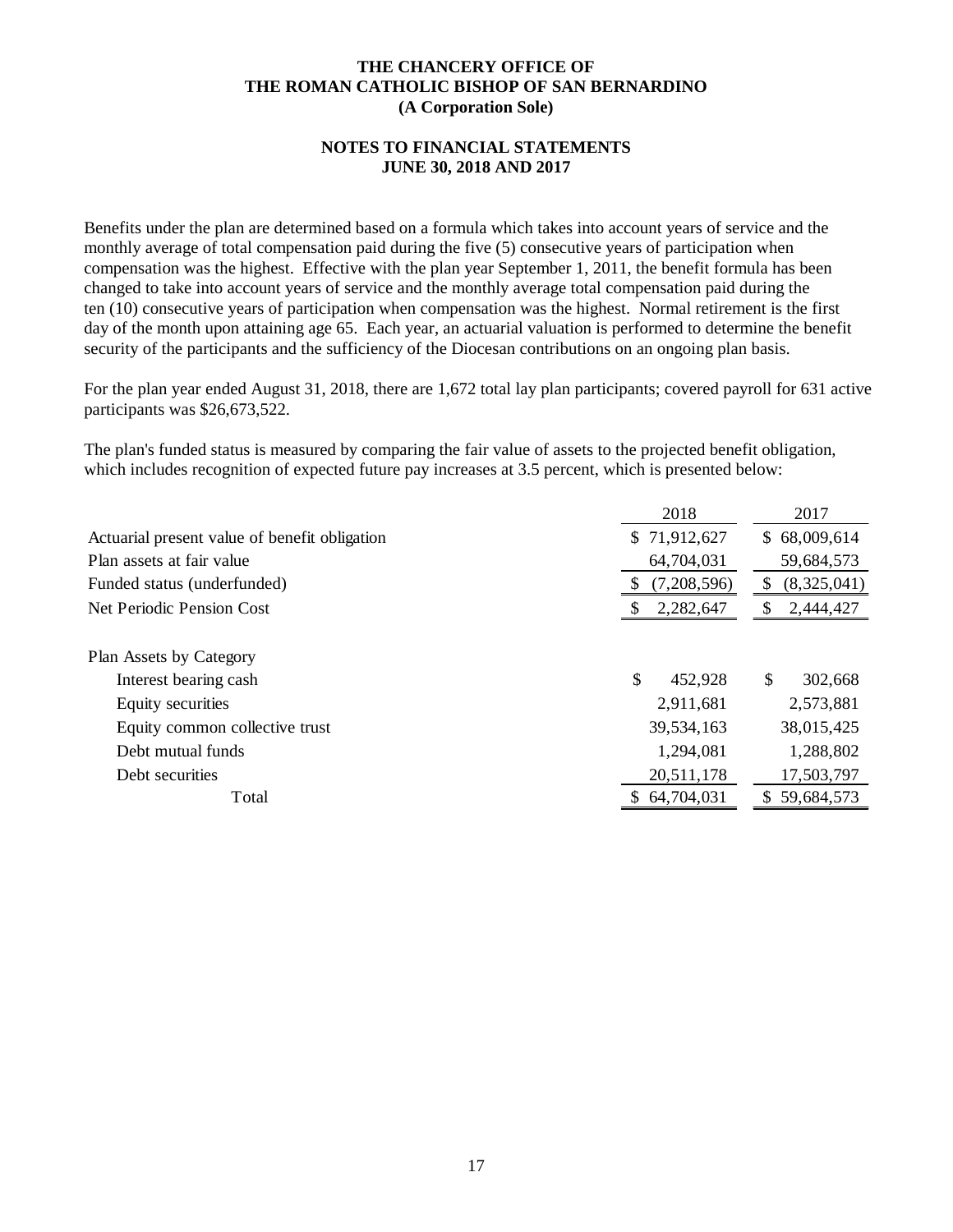# **NOTES TO FINANCIAL STATEMENTS JUNE 30, 2018 AND 2017**

# **NOTE 10 - NET ASSETS RELEASED FROM RESTRICTIONS**

Net assets were released from donor restrictions by incurring expenses satisfying the restricted purposes or by occurrence of other events specified by donors during the fiscal year.

|                                                   | 2018        | 2017        |
|---------------------------------------------------|-------------|-------------|
| Purpose of Restrictions Accomplished              |             |             |
| Mission and denominational support                | \$1,570,177 | \$1,144,218 |
| Mission office expense                            | 161,819     | 160,341     |
| Grant expenses                                    | 318,880     | 240,559     |
| <b>Catholic Education Foundation Grants</b>       | 397,300     | 254,254     |
| San Bernardino Catholic School President expenses | 22,236      | 122,399     |
| Total                                             | \$2,470,412 | 1,921,771   |

# **NOTE 11 - INSURANCE RESERVE LIABILITY**

The Diocese has established a self-insured reserve for automobile insurance coverage in the amount of \$250,000.

# **NOTE 12 - TEMPORARILY RESTRICTED NET ASSETS**

Temporarily restricted net assets are available for the following purposes or periods at year end:

|                                                | 2018          | 2017          |
|------------------------------------------------|---------------|---------------|
| Mission and Denominational Support             |               |               |
| Propagation of the Faith                       | \$<br>940.616 | \$<br>870,706 |
| <b>Catholic Relief Services</b>                | 322,107       | 385,559       |
| Holy Childhood Association                     | 36,521        | 16,512        |
| <b>National World Apostolates</b>              | 139,160       | 161,564       |
| <b>Grant Income</b>                            | 744,750       | 769,496       |
| Bishop's Charity Work                          | 419,803       | 100,255       |
| Catholic Education Foundation                  | 220,411       | 245.454       |
| <b>SB</b> Catholic School Presidents donations |               | 22,236        |
| Family Trust for Charismatic Renewal           | 225,161       | 225,161       |
| Total                                          | 3,048,529     | 2,796,943     |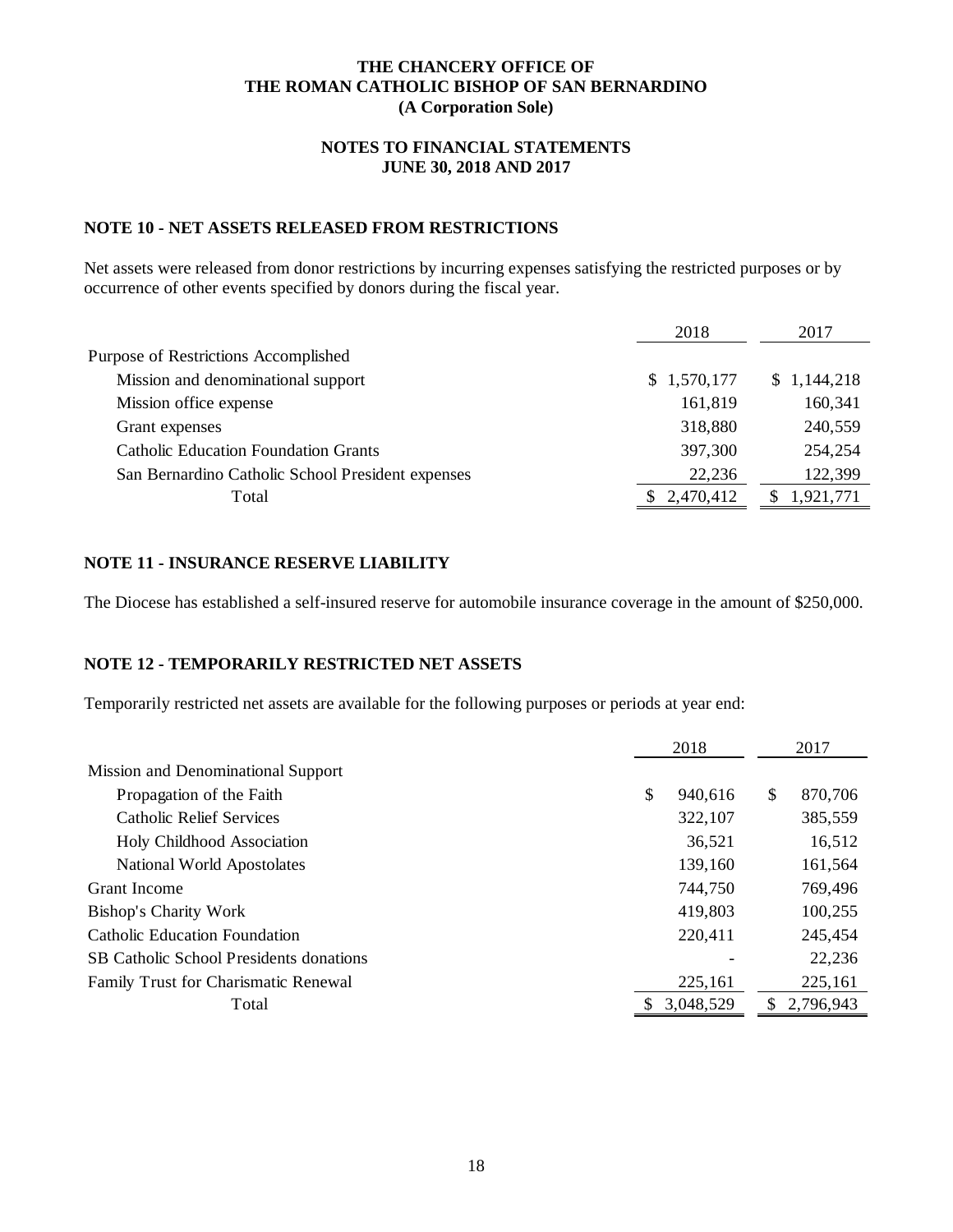# **NOTES TO FINANCIAL STATEMENTS JUNE 30, 2018 AND 2017**

# **NOTE 13 - PERMANENTLY RESTRICTED NET ASSETS**

Permanently restricted net assets are restricted to investment in perpetuity through the Catholic Foundation Trust and trust agreements, the investment returns from which is expendable to support:

|                                                        | 2018          | 2017         |
|--------------------------------------------------------|---------------|--------------|
| Diocesan activities - RCB restricted                   | 923.284<br>S. | 891,455<br>S |
| Seminarian activities and education - RCB restricted   | 4,956,691     | 5,637,479    |
| Seminarian activities and education - Donor restricted | 2,824,005     | 1,357,847    |
| Priest relief endowment - RCB restricted               | 7,347,669     | 6,722,226    |
| Priests ongoing education - RCB restricted             | 68,568        | 66,134       |
| Total                                                  | \$16,120,217  | \$14,675,141 |

The changes in endowment net assets for the years then ended are as follows:

|                                    | 2018         | 2017         |
|------------------------------------|--------------|--------------|
| Endowment Funds, Beginning of Year | \$14,675,141 | \$13,093,459 |
| Add:                               |              |              |
| Interest and dividends             | 273,159      | 274,954      |
| Gain in value of assets            | 953,162      | 1,348,919    |
| Contributions                      | 857,432      | 536,987      |
|                                    | 16,758,894   | 15,254,319   |
| Less:                              |              |              |
| Fees                               | (34, 418)    | (32, 422)    |
| <b>Distributions</b>               | (604, 259)   | (546, 756)   |
| Endowment Funds, End of Year       | \$16,120,217 | \$14,675,141 |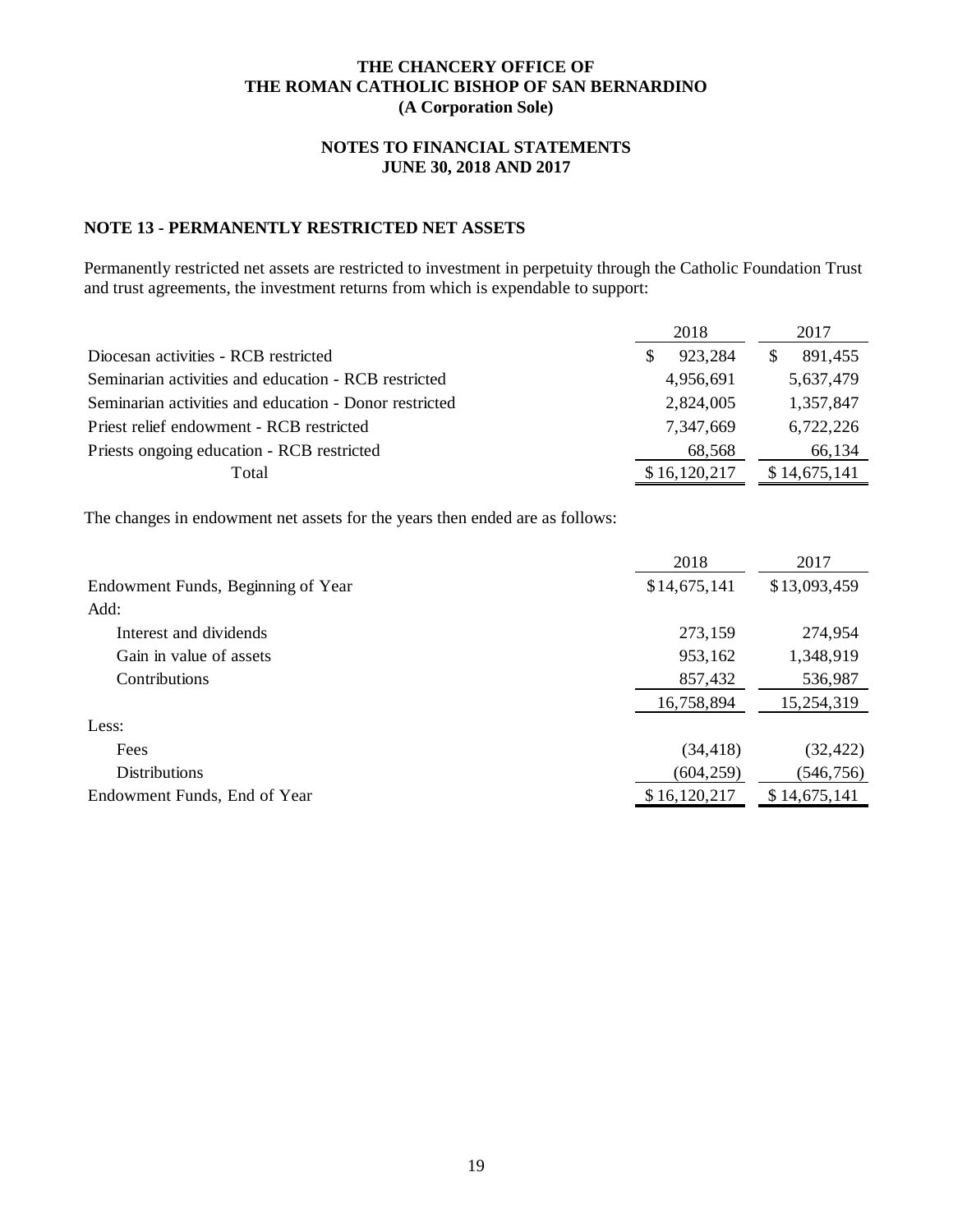# **NOTES TO FINANCIAL STATEMENTS JUNE 30, 2018 AND 2017**

# **NOTE 14 - CATHOLIC UMBRELLA POOL**

The Catholic Umbrella Pool (the Pool or CUP) was created as a self-insurance fund for certain (Arch) Dioceses of The Roman Catholic Church in North America. Effective July 1, 1987, the Pool provides excess liability coverage for its membership. The Pool is responsible for the following coverage, as described in their disclosure statement, for:

#### Liability (Occurrence Based):

#### Pool Members:

| July 1, 1987 to July 1, 1988       | \$3,700,000 in excess of \$1,300,000             |
|------------------------------------|--------------------------------------------------|
| July 1, 1988 to July 1, 1999       | \$3,500,000 in excess of \$1,500,000             |
| July 1, 1999 to July 1, 2002       | No exposure (reinsurance purchased)              |
| July 1, 2002 to July 1, 2003       | 46% of \$3,500,000 in excess of \$1,500,000      |
|                                    | 10% of \$15,500,000 in excess of \$5,000,000     |
| July 1, 2003 to January 1, 2005    | 50% of \$3,500,000 in excess of \$1,500,000      |
|                                    | 20% of \$15,500,000 in excess of \$5,000,000     |
| January 1, 2005 to January 1, 2007 | 74.995% of \$3,500,000 in excess of \$1,500,000  |
|                                    | 25% of \$15,500,000 in excess of \$5,000,000     |
| January 1, 2007 to January 1, 2013 | 74.996% of \$3,500,000 in excess of \$1,500,000  |
|                                    | 30% of \$15,500,000 in excess of \$5,000,000     |
| January 1, 2013 to January 1, 2014 | 74.998% of \$3,500,000 in excess of \$1,500,000  |
|                                    | 70.831% of \$3,500,000 in excess of \$1,500,000* |
|                                    | 40% of \$5,000,000 in excess of \$5,000,000      |
|                                    | 30% of \$10,500,000 in excess of \$10,000,000    |
| January 1, 2014 to present         | 75% of \$3,500,000 in excess of \$1,500,000*     |
|                                    | 40% of \$5,000,000 in excess of \$5,000,000      |
|                                    | 30% of \$10,500,000 in excess of \$10,000,000    |

# \*Excess Nursing Home Liability

All Certificates issued by the Society (after CUP or CUP II retention, if applicable):

| July 1, 2002 to July 1, 2003       | 10% of \$19,000,000 in excess of \$1,500,000                         |
|------------------------------------|----------------------------------------------------------------------|
| July 1, 2003 to January 1, 2005    | 20% of \$19,000,000 in excess of \$1,500,000                         |
| January 1, 2005 to January 1, 2007 | 25% of \$19,000,000 in excess of \$1,500,000                         |
| January 1, 2007 to January 1, 2013 | 30% of \$19,000,000 in excess of \$1,500,000                         |
| January 1, 2013 to present         | 40% of \$8,500,000 in excess of \$1,500,000                          |
|                                    | 30% of \$3,500,000 in excess of \$1,500,000 (Nursing Home Liability) |
|                                    | 30% of \$10,500,000 in excess of \$10,000,000                        |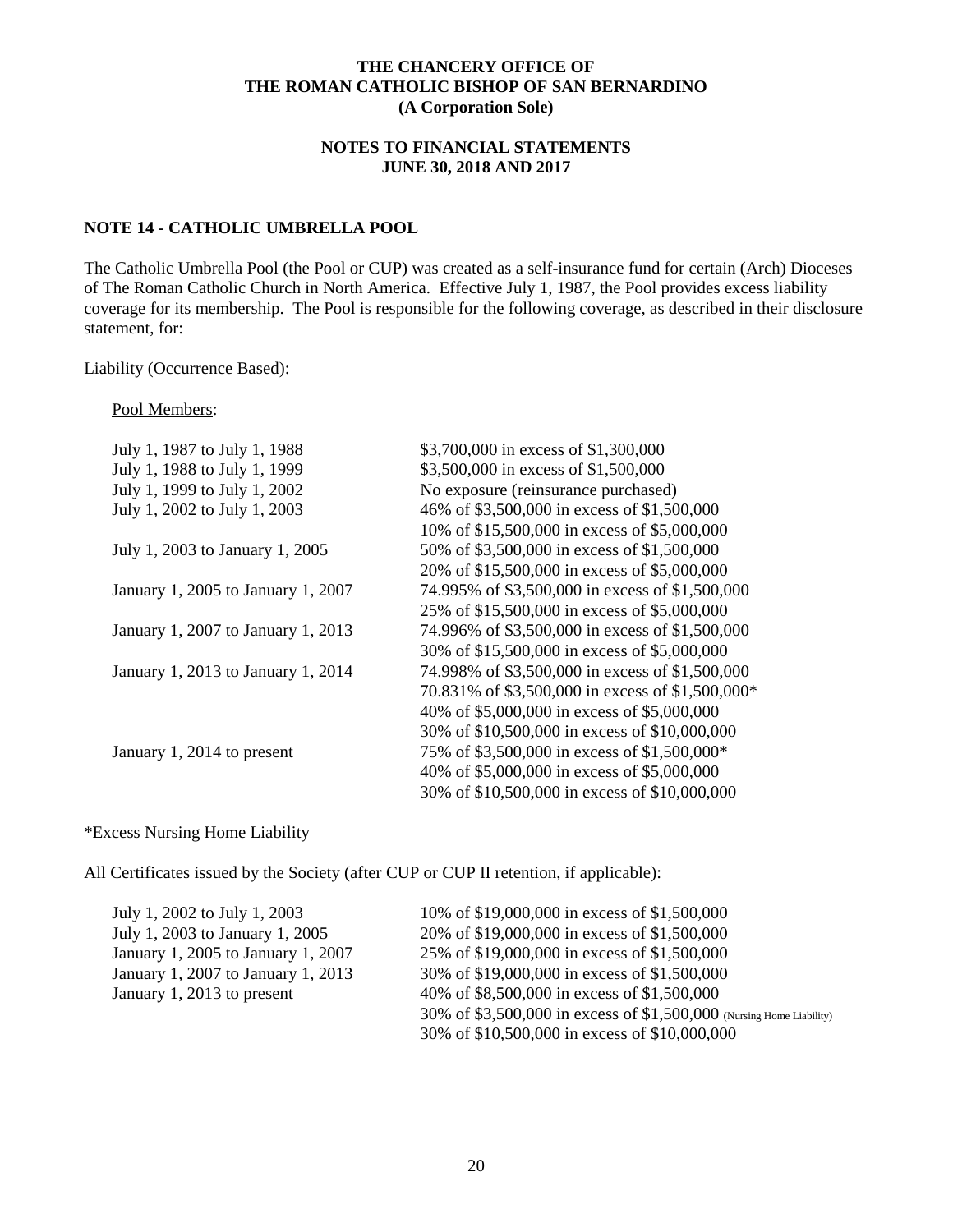# **NOTES TO FINANCIAL STATEMENTS JUNE 30, 2018 AND 2017**

The Pool also participates at five percent for coverages in excess of \$500,000 to a limit of \$1,500,000 for certificates issued from July 1, 2007 to January 2012, and at ten percent for certificates issued from January 1, 2012 to January 1, 2013, and at forty percent for certificates issued after January 1, 2013.

Sexual Misconduct (Occurrence Based to July 1, 1990, Claims-Made Basis thereafter):

Pool Members (Occurrence Based):

July 1, 1987 to July 1, 1990 \$150,000 in excess of \$100,000

All Certificates issued by the Society (Claims-Made Basis):

These coverages are placed through the Catholic Mutual Relief Society of America and the Catholic Relief Insurance Company of America (CRIC), and include both Pool and non-Pool members. Member (Arch) Dioceses are liable for any losses beyond the Pool's responsibilities to fund such losses. A member may elect to obtain morality coverage outside the Pool with the approval of the Board of Trustees.

# **NOTE 15 - OPERATING LEASES**

#### **Expenses**

The Diocese leases various office equipment with lease terms that expire through 2022. Annual lease payments range from approximately \$1,084 to \$90,600.

The lease payments for the year ended June 30, 2018, were \$114,830.

The following is a summary of future minimum rental payments for operating leases that have initial or remaining no cancelable terms in excess of one year as of June 30, 2018:

| <b>Fiscal Years</b> |               |
|---------------------|---------------|
| Ending              | Lease         |
| June $30$ ,         | Payments      |
| 2019                | 114,050<br>\$ |
| 2020                | 107,976       |
| 2021                | 73,762        |
| 2022                | 3,726         |
|                     | 299,514<br>\$ |